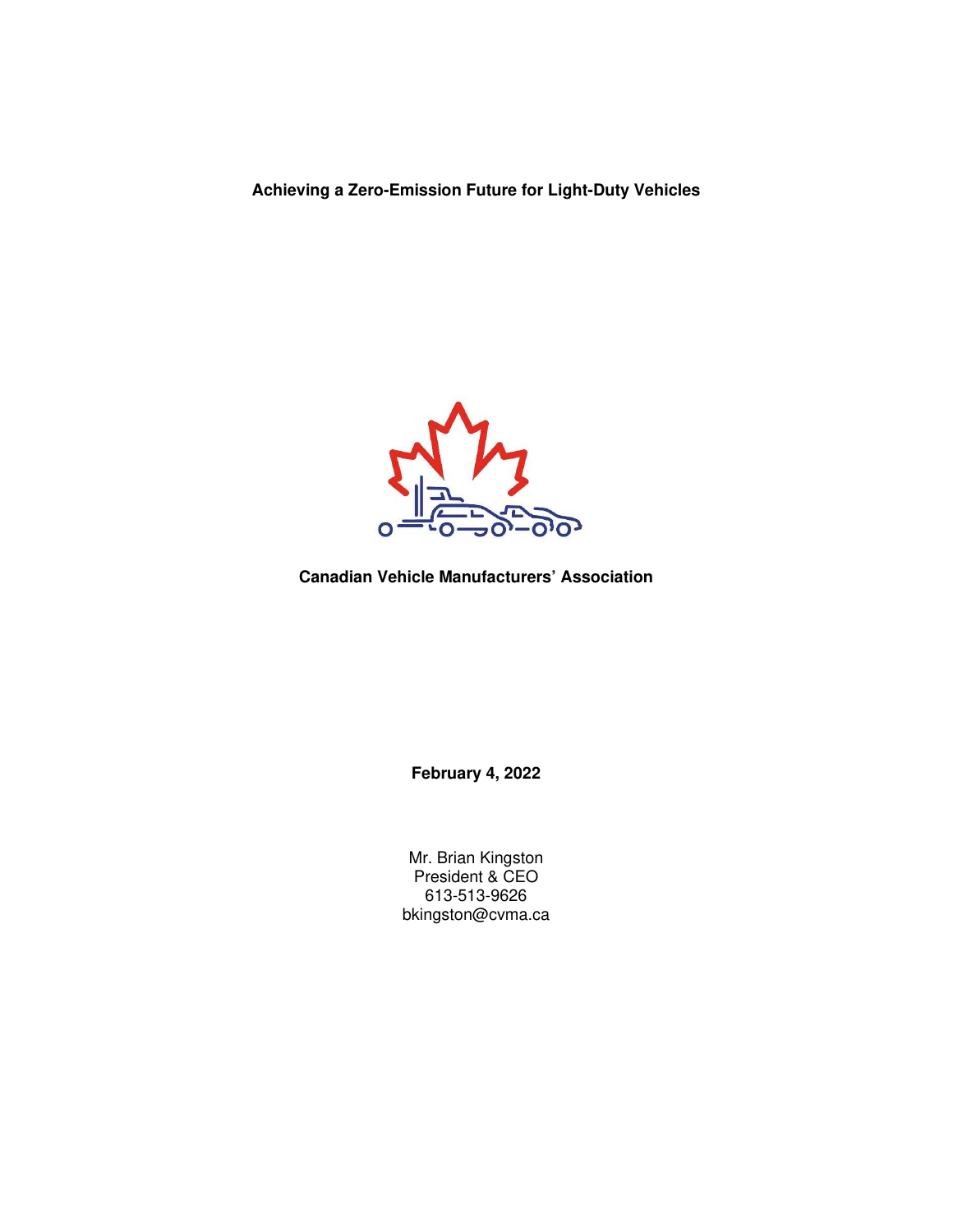CVMA supports the objective of significantly reducing greenhouse gases (GHGs) from the vehicle fleet to help Canada meets its overall emissions reduction targets. To accomplish GHG reductions from light duty vehicles (LDV), Canada requires the following:

**Consumer zero-emission vehicle (ZEV) adoption** – Consumers will not purchase ZEVs at a sufficient rate without first addressing the well-documented barriers to adoption by delivering better government incentives, charging availability and education. Government can also accelerate adoption through scrappage incentives that help replace older on-road vehicles.

**Technology** – Change requires new ZEV and battery technology consumers can afford. This depends on ongoing research and development (R&D) only the private sector can deliver. The automotive industry is in a highly transformative stage, but more time is needed to make ZEV technology affordable. Automaker investments into electrification alone are estimated at USD \$515 billion over the next five to ten years<sup>1</sup>.

**Alignment** – The steps above can only be achieved through the integrated North American market to achieve scale which depends on regulatory alignment. A more stringent LDV GHG performance standard, aligned with the near term and expected longer term U.S. federal vehicle GHG emission reduction standards, is the most effective tool that is already available to achieve emission reductions of the LDV fleet and the government's ZEV sales objectives.

Canada will fail to achieve its sales targets if it ignores the factors above. We oppose the introduction of a regulated ZEV sales mandate as it addresses a supply problem that no longer exists. Without first addressing consumer incentives, charging infrastructure, and education, regulation will not achieve higher ZEV adoption while punishing consumers by pricing them out of the market. If the Government's objective is simply to regulate to project action it should regulate annual government consumer incentive amounts and the rate of EV charging installation.

A stand-alone Canada ZEV sales mandate will take Canada out of regulatory alignment with the United States and the integrated North American market. This threatens automotive investment, jobs, and Canada's place in the emerging ZEV supply chain.

The following responses expand on this core advice to the Government of Canada.

<sup>1</sup> Reuters, Global carmakers now target \$515 billion for EVs, batteries, November 10, 2021, https://www.reuters.com/business/autos-transportation/exclusive-global-carmakers-now-target-515-billion-evsbatteries-2021-11-10/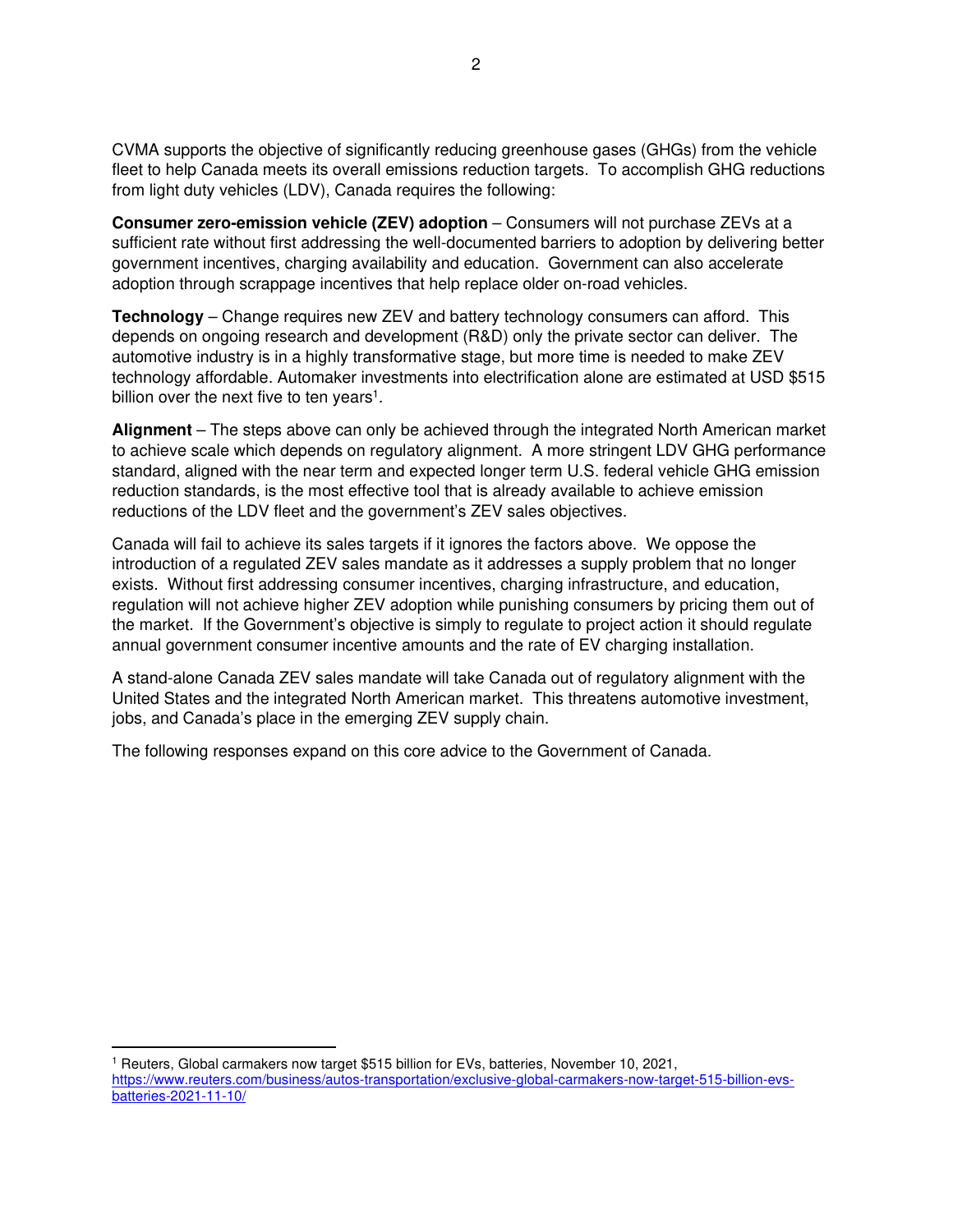### **Discussion Questions**

#### **Getting to 100% ZEV sales by 2035**

# **What should be the approach to achieving 100% in 2035, including ZEV sales of at least 50% in 2030?**

The CVMA recommends a multi-pronged approach to achieving Canada's emissions reductions targets and net zero goal by 2050. For LDVs, this must include ongoing alignment with U.S. LDV GHG and criteria emissions reduction standards, a vehicle scrappage program to accelerate the turnover of the older and higher GHG emitting vehicles from the on-road fleet and a holistic strategy to boost consumer demand for ZEVs.

A more stringent LDV GHG performance standard, aligned with the near term and expected longer term U.S. federal GHG emission reduction standards, is the most effective tool available to achieve emission reductions of the LDV fleet and the government's ZEV sales objectives.The EPA has announced its intention to develop GHG regulations through 2030 that encompass the Biden executive order targeting 50 per cent EVs by 2030.

Significant progress has been made in reducing GHG and criteria emissions from the light and heavy duty on-road vehicle fleets through technological advancements made by the automobile industry. Over the past two decades, the Government of Canada has mandated and strengthened several performance-based regulations to address motor vehicle emissions on a national basis. Aligned GHG vehicle emissions standards have helped Canada achieve a 26 per cent GHG emission reductions from new vehicles over the 2005 to 2018 model years<sup>2</sup>.

The Government of Canada recently completed the Mid-Term Evaluation of the LDV GHG regulation (2017-2025 model years) that confirmed the importance of continued alignment and collaboration with the U.S. as the key to achieving GHG reductions and increased fleet electrification. This alignment and collaboration was reaffirmed in the Roadmap for a Renewed U.S.-Canada Partnership and Joint Statement by the U.S. Environmental Protection Agency and Environment and Climate Change Canada on Environment and Climate Change<sup>34</sup>. A "mid-term" evaluation process will be essential going forward towards the 2035 goal to review the technology readiness and all the supports needed to achieve the stated goals, as well as consumer attitudes towards rapidly changing automotive technologies.

Canada has a long-standing policy of aligning transportation (light duty and heavy duty) emissions and vehicle safety standards with those of the federal U.S. that has maintained concurrent market sales of vehicles meeting increasingly stringent requirements. This alignment provides significant environmental and economic benefits to Canada, including minimizing costs to industry and

<sup>&</sup>lt;sup>2</sup> 2005-2008 GHG values are based on the voluntary Corporate Average Fuel Consumption values published by Transport Canada. Transport Canada did not publish data for 2009 and 2010 model years. 2011-2017 GHG Performance values are based on ECCC's published data.

<sup>&</sup>lt;sup>3</sup> Roadmap for a Renewed U.S.-Canada Partnership, <u>https://pm.gc.ca/en/news/statements/2021/02/23/roadmap-</u>

<sup>&</sup>lt;u>renewed-us-canada-partnership</u><br><sup>4</sup> Joint Statement by the U.S. Environmental Protection Agency and Environment and Climate Change Canada on Environment and Climate Change, https://www.newswire.ca/news-releases/joint-statement-by-the-u-s-environmentalprotection-agency-and-environment-and-climate-change-canada-on-environment-and-climate-change-871261327.html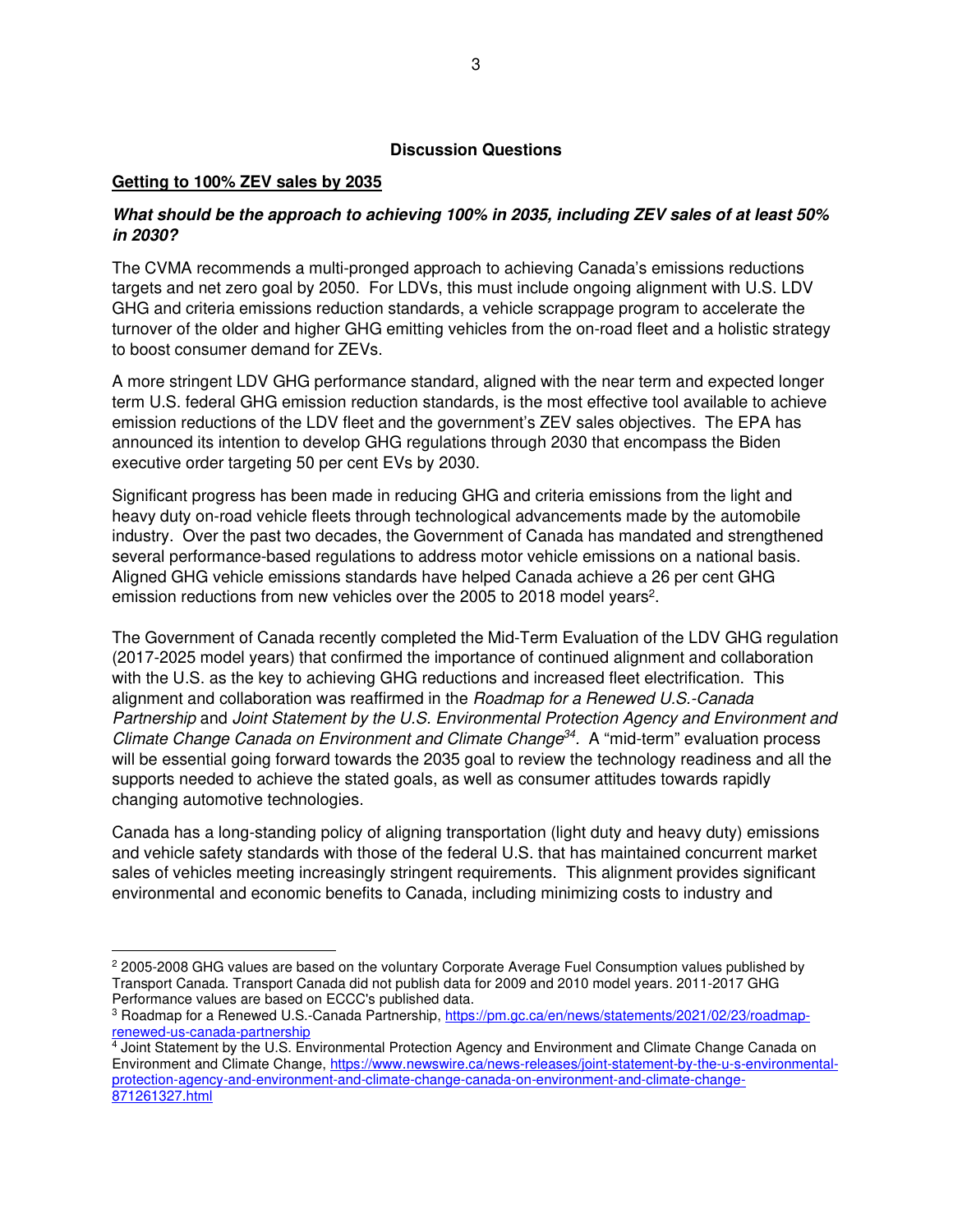consumers, leveraging economies of scale across the North American market and enabling an integrated North American automotive sector that is globally competitive.

The existing Canadian and U.S. LDV GHG regulations have several flexibilities intended to accelerate the deployment of ZEVs and this should continue. Leveraging the existing GHG regulatory structure to further increase the OEM's vehicle electrification transition will continue to be effective with the added benefit of avoiding further regulatory burden and industry compliance complexity. This approach also allows for the flexibility to be periodically adjusted for potential changes in the ZEV market and to account for advancements in ZEV technology.

Consideration must be given to the Biden Administration's commitment to achieve 50% ZEV sales by 2030 and EPA's approach of using LDV GHG performance standards to meet this objective. More stringent LDV GHG performance standards, aligned with the near term and expected longer term (post 2026 model year) U.S. federal vehicle GHG emission reduction standards, will help Canada achieve its emissions reduction commitments and ZEV sales target. The U.S. EPA currently projects a minimum of 17% ZEVs by 2026 (a doubling of ZEVs from the proposed regulations). This projected ZEV sales level is expected to increase significantly as a result of the post 2026 MY LDV GHG regulation stringency to achieve the Biden Administration's target of 50% ZEV sales by 2030, with similar results expected for Canada<sup>5</sup>.

It is important that the Canadian government understand the post-2026 model year U.S. LDV GHG policy announcements/guidance/developments before initiating any regulatory amendments to future model years of the Canadian LDV GHG Regulation or introducing new policies that could unintentionally lead to regulatory misalignment such as a unique to Canada ZEV sales mandate.

Continued policy alignment and collaboration with the U.S. is a key enabler for Canada to achieve LDV GHG reductions as well as effectively complimenting and accelerating North American ZEV technology development and increasing consumer ZEV demand and uptake. Alignment of Canada-U.S. vehicle criteria and GHG emissions, as well as safety regulations, underpin the integrated market that has enabled automotive investment and job creation in Canada. Regulatory alignment is a key factor that allows manufacturers to produce vehicles in Canada to be readily exported to the U.S., generating significant economic benefits. The auto industry contributed \$12.5 billion to Canada's GDP in 2020 with motor vehicles being the second largest export good. Regulatory misalignment could cause manufacturers to reconsider their long-term investment in Canada, particularly given the higher cost of manufacturing ZEVs compared to internal combustion engine (ICE) vehicles.

This partnership approach is consistent with the recently announced Roadmap for a Renewed U.S.- Canada Partnership in which President Biden and Prime Minister Trudeau agreed to take aligned and accelerated policy actions to address climate change, including efforts to achieve a ZEV future.

It was also acknowledged in the U.S.-Canada high level Ministerial Dialogue on Climate Change released on February 25, 2021, that significant alignment that exists in approaches to addressing climate change, and the countries' various areas of economic integration that can be leveraged by "… expanding the use and production of clean electricity, and achieving a zero-emissions future,

<sup>&</sup>lt;sup>5</sup> President Biden Announces Steps to Drive American Leadership Forward on Clean Cars and Trucks, https://www.whitehouse.gov/briefing-room/statements-releases/2021/08/05/fact-sheet-president-biden-announcessteps-to-drive-american-leadership-forward-on-clean-cars-and-trucks/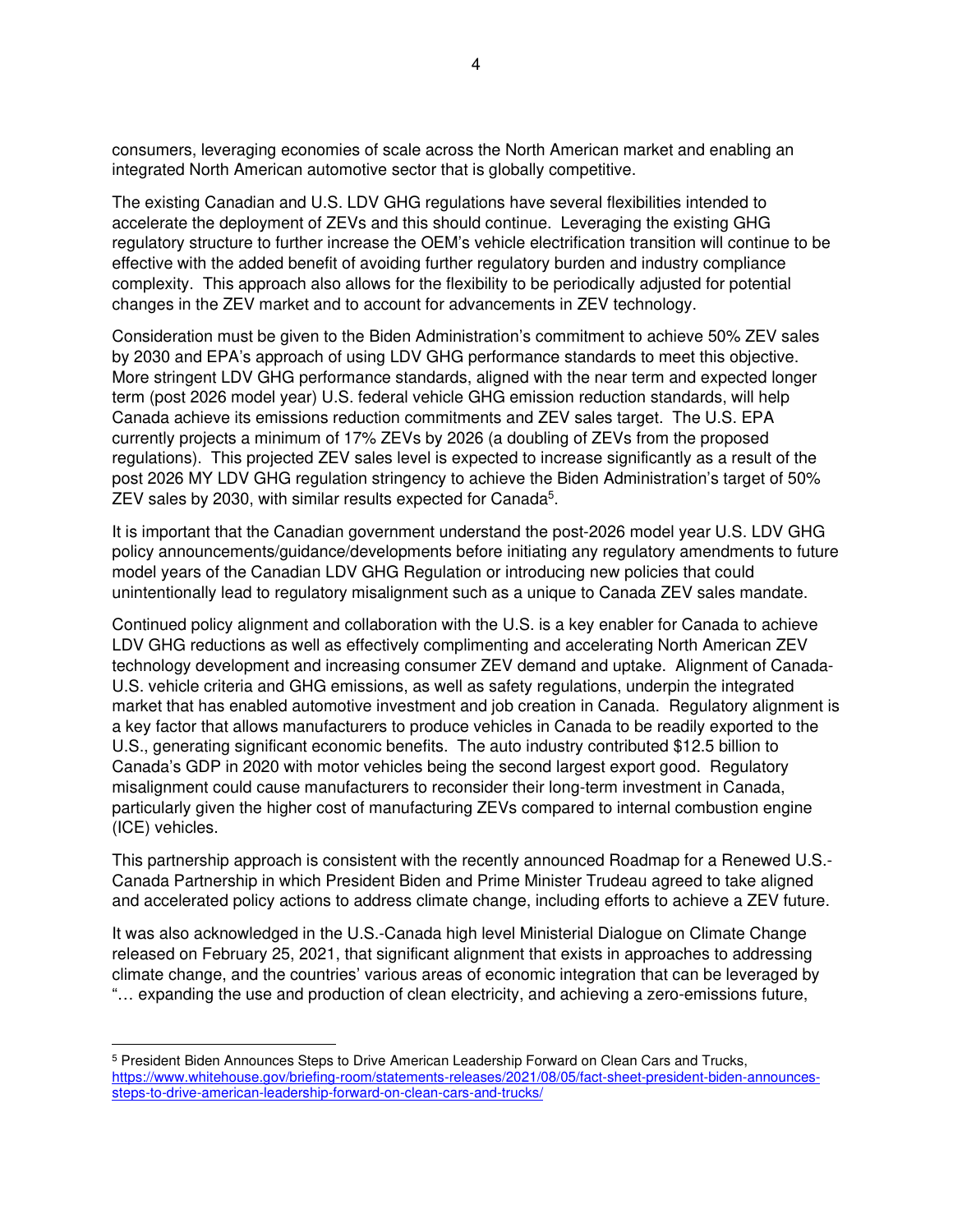including through ambitious vehicle standards to improve fuel efficiency and reduce greenhouse base emissions from the light-duty and heavy-duty vehicles".

#### **In addition to ZEV sales targets of at least 50% by 2030 and 100% by 2035, are additional interim targets needed to allow Canada to succeed? What should those targets be?**

Interim sales targets are not required to achieve the 2030 and 2035 targets. The 2030 and 2035 targets are aligned with automaker commitments to electrification and those required as a result of aligned LDV GHG standards, sending a clear signal to consumers about the transition underway.

What is required are interim government targets on long term funding of the iZEV consumer incentive programs and commitments to support a dramatic expansion of ZEV charging infrastructure and the supporting power grid. Canada significantly lags leading ZEV jurisdictions on consumer ZEV purchase incentives and the number of chargers needed to support the government's future ZEV targets.

California, a subnational jurisdiction of comparable size to Canada, has committed USD \$10 billion to achieving its ZEV objectives in the 2021 and 2022 state budgets. These commitments to consumer incentives and charging infrastructure significantly exceeds Canada's recent commitments to electrification (\$1.5 billion for iZEV and \$700 million for charging infrastructure).

If Canada is serious about achieving its ZEV sales targets significant new spending is required, not interim sales targets. The federal government should set a clear target for consumer uptake of iZEV (only 100,000 Canadians and businesses have used the program to date) and deployment of chargers at a ratio to EVs on the road by region that support the 2030 and 2035 targets. These targets should be measured and assessed on an annual basis through public reports on the progress being made.

Additionally, the Biden administration has set a non-binding target of achieving 50% of ZEVs by 2030. By aligning with a non-binding target that reflects the U.S. performance-based approach, Canada can continue to demonstrate efforts towards supporting auto sector economics through harmonization while also remaining committed to a goal of 50% by 2030 absent redundant regulation.

# **The Government of Canada will be mandating the sale of ZEVs. How should this be designed and what should be considered to ensure its success? What are the mechanisms in other jurisdictions' mandatory ZEV regulations that should be used or avoided?**

Given the significant investments being made by automakers into electrification, the increasing number of ZEV models coming to market across the various segments, and increasing stringency of GHG emissions standards, the ZEV targets can be met within the existing regulatory structure.

ZEV supply is increasing steadily in Canada and will continue to do so in the coming years. In a new study commissioned by Transport Canada on ZEV supply, Dunsky Energy + Climate Advisors found that ZEV availability has increased significantly across Canada, growing by 81% between February 2020 and February 2021<sup>6</sup>. The report shows that all provinces in Canada have appropriate ZEV

<sup>&</sup>lt;sup>6</sup> Zero-Emission Vehicle (ZEV) Availability in Canada, Dunsky, https://www.dunsky.com/wpcontent/uploads/2021/12/DunskyZEVAvailabilityReport\_2021-04-1.pdf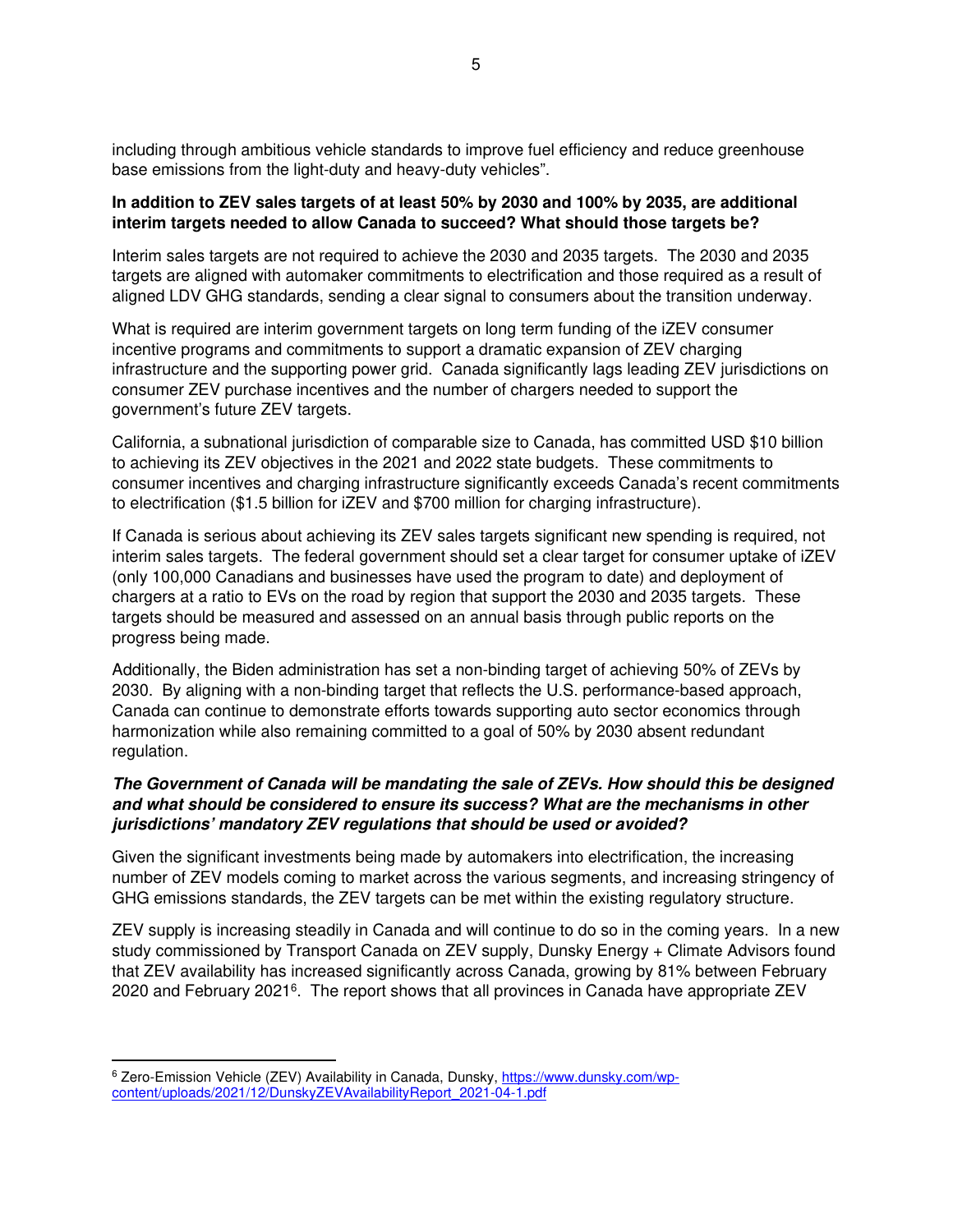inventories with 8 out of 10 provinces being over supplied and overall ZEV inventory levels are now in "optimal range".

The report acknowledges that demand for ZEVs is directly linked to governmental financial support, charging infrastructure investments, and an increasingly diverse range of ZEV options on the market. Given these findings, Canada needs a comprehensive long-term plan to incentivize consumers to purchase EVs, build charging infrastructure and increase consumer awareness (more details provided below). Mandating ZEV sales without first addressing the real and perceived barriers consumers face will not increase consumer ZEV uptake but will put additional financial pressures on Canadians already faced with a rising cost of living.

The world's leading ZEV jurisdictions (Norway, Iceland, the Netherlands, and Sweden<sup>7</sup>) have shown that the most effective policies to achieve leading levels of consumer ZEV adoption are substantive demand-side policy measures to boost consumer EV demand. None of these jurisdictions have used a ZEV mandate (ZEV supply side policies) to achieve their world-leading consumer ZEV adoption levels. Additionally, these jurisdictions are not major auto production jurisdictions. According to the International Energy Agency (IEA), the policies with "measures that reduce the purchase price of electric vehicles" are the main driver of the success of the Nordic countries' EV programs<sup>8</sup>.

In Canada, B.C. and Quebec have implemented ZEV mandates. While both provinces lead the country in terms of ZEV sales (as shown on Chart A), the consumer ZEV uptake in these provinces existed long before the introduction of mandates thanks to long standing, and continuing consumer incentive programs, public and private charging infrastructure expansion, and consumer education.

Ontario saw a significant increase in ZEV consumer uptake when in 2016, the province introduced the highest ZEV incentive in North America. Ontario was poised to lead the country in ZEV adoption when the incentive was removed in the last half of 2018, causing sales to drop 55%. ZEV sales in Ontario picked up when the federal iZEV program was put in place in May 2019, but never to the level seen previously with the higher provincial incentive.

<sup>7</sup> IEA, Electric car market share in selected countries, 2019, IEA, Paris https://www.iea.org/data-andstatistics/charts/electric-car-market-share-in-selected-countries-2019

<sup>8</sup> Nordic EV Outlook 2018, https://www.nordicenergy.org/wpcontent/uploads/2018/05/NordicEVOutlook2018.pdf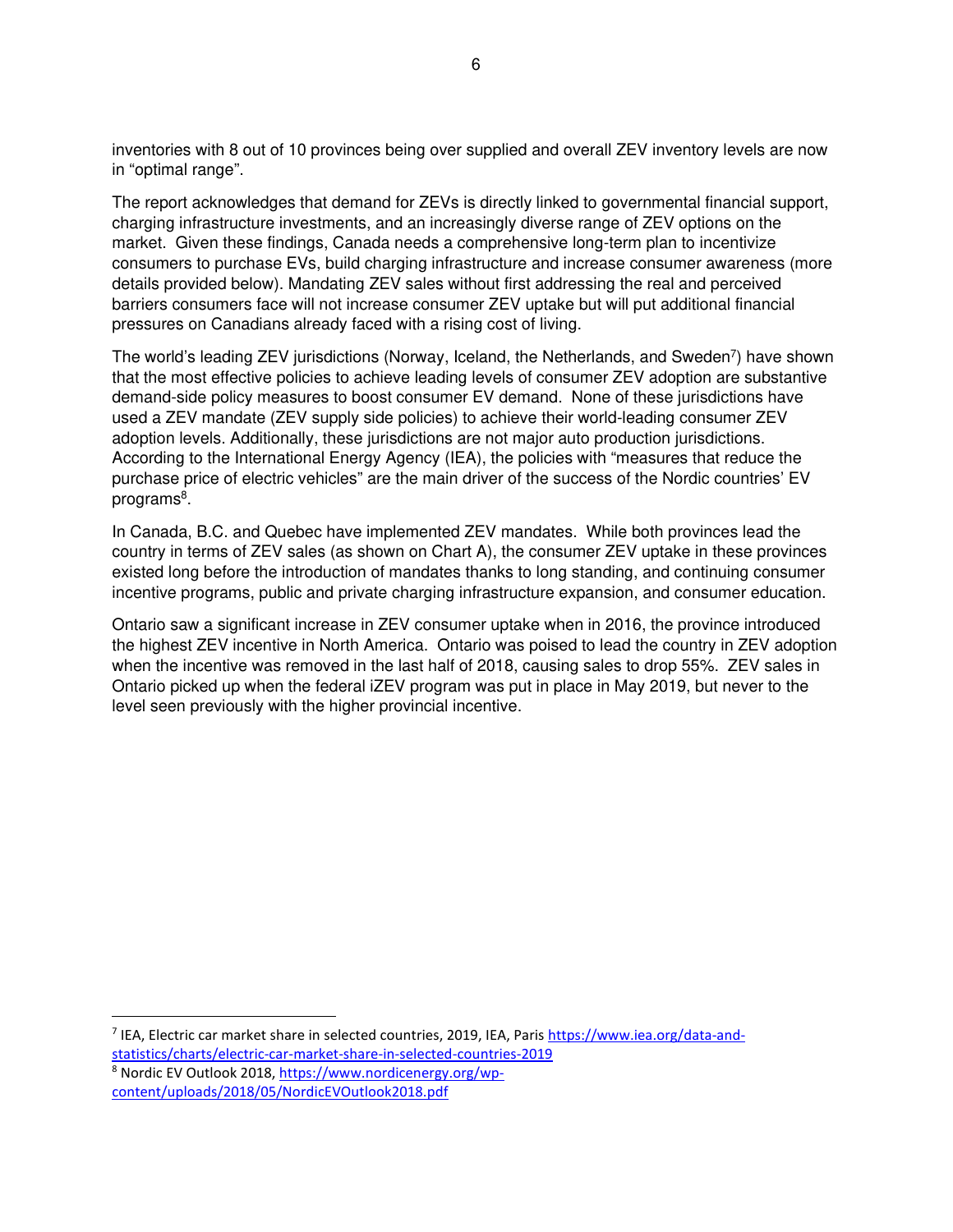

# **Chart A – Canadian Industry EV Sales by Province**

For over a decade, the U.S. Northeast States with ZEV regulations have underperformed in ZEV sales compared to other non-ZEV mandate jurisdictions with ZEV demand policy focus<sup>9</sup>. Non-ZEV regulated jurisdictions have been successful with ZEV purchase incentives, expanded public charging infrastructures and other non-financial consumer ZEV incentives measures.

Before advancing any regulation, the government should consider how it would not only assess ZEV sales by jurisdiction but also more properly assess the local or regional availability of government funded and maintained ZEV charging as well as ZEV purchase incentives. Key questions include:

- How will a potential federal program ensure there are appropriate complimentary provincial ZEV programs in place to support OEMs having a reasonable chance to attain any federally mandated sales percentage level?
- Can we attain a ZEV sales requirement in a province/territory that has no or little purchase incentives or charging infrastructure?
- Will a federal program remove these provinces from the ZEV sales regulatory compliance numbers, or will the government force provinces to be ZEV ready and support the market?
- What is the federal government doing to engage energy suppliers and distributors throughout each province to ensure they are planning and prepared to support the transition?

<sup>&</sup>lt;sup>9</sup> Get Connected, Electric Vehicle Quarterly Report, Alliance for Automotive Innovation, https://www.autosinnovate.org/resources/papersreports/Get%20Connected%20Electric%20Vehicle%20Quarterly%20Report%20Q3%20Final.pdf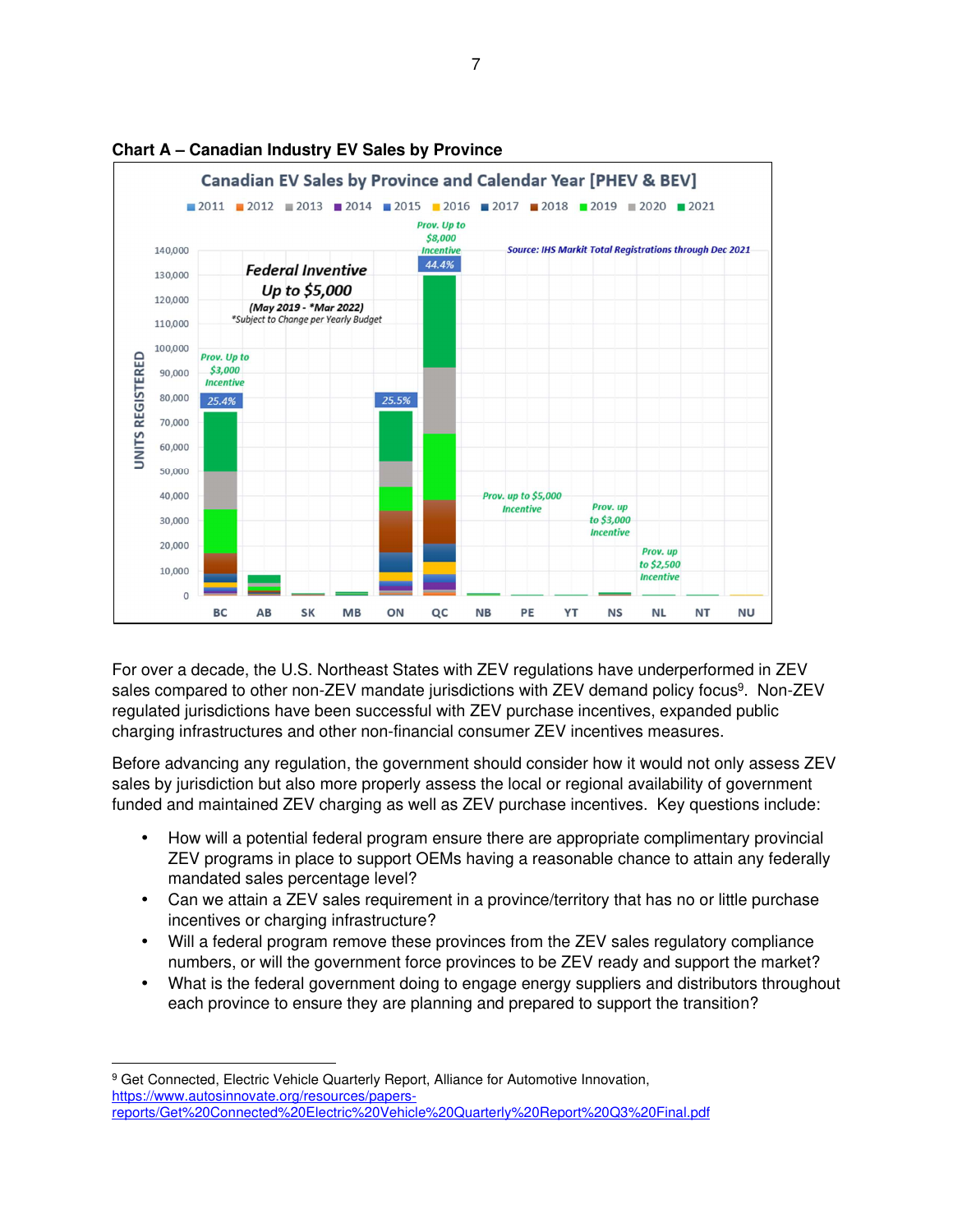Adding another layer of regulation to the industry, on top of the existing and highly effective LDV GHG emissions regulation, will take Canada out of alignment with the United States while doing nothing to address the barriers to consumer ZEV adoption. In addition, a uniquely Canadian ZEV regulation will damage Canada's already challenging business environment, threatening future automotive investment and employment in Canada, as well as risk Canada's place in the emerging ZEV supply chain<sup>10</sup>.

#### **What issues impede adoption of ZEVs in Northern and remote communities and by lowincome households?**

Due to Canada's unique geography and climate, Northern, remote, and some rural communities face additional challenges due to longer travel distances, extreme cold weather, unique vehicle utility, and a lack of clean electricity generation. Mandating ZEV sales in these jurisdictions is unlikely to succeed before electric vehicle technology (particularly all-electric) advances to overcome the impediments to adoption.

Canada has 1.1 million kilometres of public, two-lane equivalent roads. In rural and remote communities, charging infrastructure will remain a serious challenge until battery technology evolves to the point where ranges are on par with a full tank of gasoline and a driver can be confident that fast-charging stations are convenient and readily available.

According to NRCan, there are approximately 200 remote communities and industrial sites across Canada that rely on diesel fuel for electricity generation and heat. It is important to highlight many of these communities are not connected to the continental grid.. While diesel generation is a wellknown reliable source of energy in these communities, it comes with many environmental, social and economic disadvantages. Forcing increased electrical production from these types of power generation, as a result of mandated ZEV sales, may be a burden to an already tenuous power system and may not have a net reduction in emissions.

Plug-in hybrid electric vehicles (PHEVs) can help span the transition to all-electric as they are compatible with existing fuelling infrastructure and can support the deployment of electric chargers in a manner consistent with local needs and community support.

Awareness is another key challenge facing Northern, remote and some low-income communities. The remote and rural nature of many Canadian communities means not everyone has access to high-speed internet, cable, and other means of marketing communications. According to a recent Government of Canada survey on ZEV awareness, 53 per cent of respondents indicate they have not heard of the iZEV consumer rebate program. This underscores an increased need for consumer outreach and education.

For low-income households, the key barrier is the higher price of ZEVs compared to ICE vehicles (driven by battery size). Access to charging and the cost of installing a home charger are other major challenges.

# **How can Government address these issues?**

Transitioning Canada's rural and remote communities toward secure, affordable and clean energy is a precondition for ZEV adoption. In addition, the iZEV program needs to be significantly expanded to include SUVs and pick up trucks, vehicles that are relied upon in Northern and remote communities. Extensive charging infrastructure will also be required. PHEVs have an important role

<sup>10</sup> World Bank, Doing Business - https://www.doingbusiness.org/en/rankings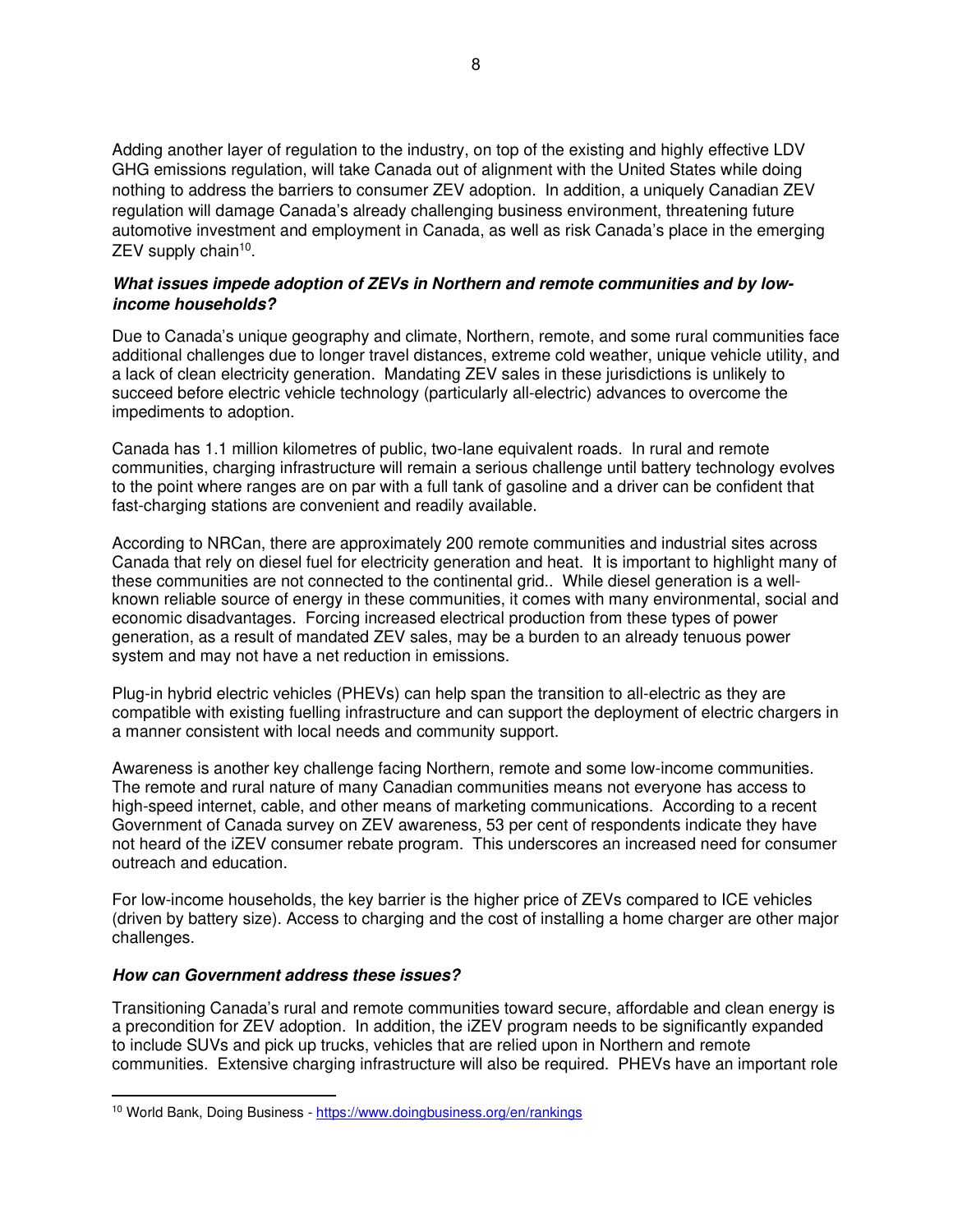to play in Northern and remote communities where charging infrastructure, travel distances and cold weather pose challenges.

Substantial purchase incentives will need to be offered to facilitate the consumer purchase of a ZEV over its comparable ICE vehicle, particularly in the SUV and full size truck segments. Additionally, the government should consider the introduction of a consumer purchase incentive for used ZEVs to provide an affordable ZEV option for low-income households to make this personal transportation technology transition.

Consideration should also be given to costs associated with installing home chargers for ZEVs. Many low-income households are shared, meaning townhomes, row housing, condominiums, apartments, and other group subsidized models. There needs to be a plan laid out by the federal government on how to address the installation and associated costs for shared living situations, and/or low-income housing requiring ZEV charging stations.

ZEVs experience reduced range performance in colder climates, meaning that charging infrastructure must be even more visible and accessible in remote and rural regions to ensure consumers are able to charge the vehicle as required. Furthermore, due to the remoteness of many regions of Canada, drivers may be traveling longer distances and will require more frequently placed and available charging stations than in regions with more moderate climate conditions.

To address this, support programs for charging infrastructure for both rural highways and consumer homes is needed. Given the more challenging commercial situation for operation of rural public charging stations, there should be a higher percentage of government support for charging infrastructure projects in rural and Northern areas. Consideration should also be given to a consumer electricity rebate program for consumers in some rural regions to offset higher electricity costs they may face when making the decision to transition to a ZEV.

Aggressive education and marketing will be required in remote and rural communities where information about ZEVs may not be as readily available as urban areas. Consumers need to know that there are purchase incentive programs, understand the benefits of ZEV ownership and awareness of the availability of a wide variety of ZEVs (particularly in next few years), and how, where and when charging will be available in their homes and communities.

Given the multitude of challenges we recommend the federal government undertake a comprehensive review of all the risks and challenges associated with ZEV adoption in Northern, remote, and low-income communities. Such a review should examine:

- Existing variables and differences between electricity grids by jurisdiction.
- Robustness of each grid to support mass ZEV adoption, particularly in extreme temperatures.
- Costs associated with electricity transmission and distribution and lay out the responsible party for costs; and
- Upgrades to transformers where required and responsible party for upgrades and associated costs.

Note that these risks and challenges with power grids may also apply to highly populated areas where grids may already be stressed.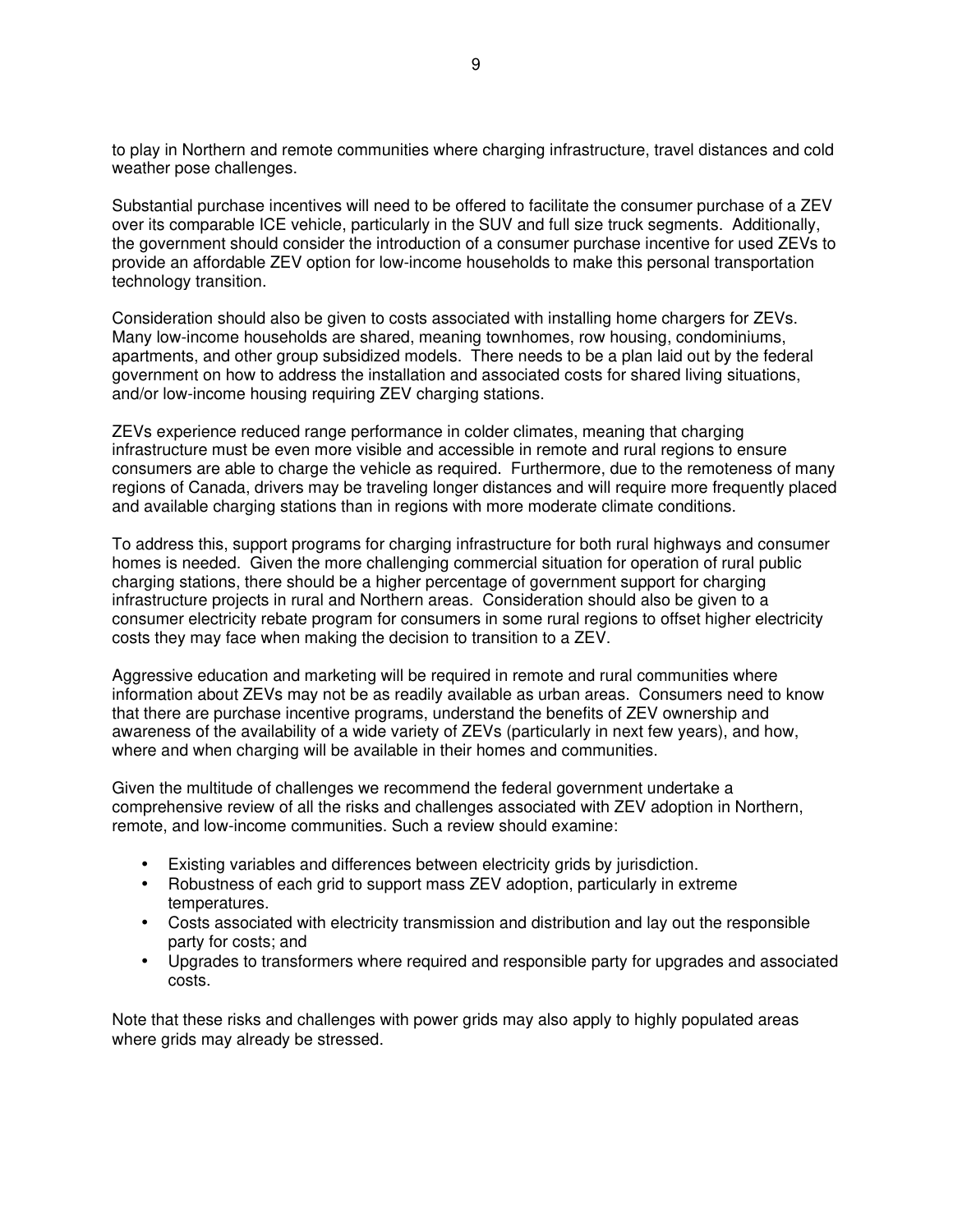### **What role should PHEVs play in achieving the 100% ZEV sales target?**

PHEVs have a role to play on the path to electrification, particularly given the limited charging infrastructure in some northern regions of Canada. While Canada works to build a reliable and secure charging infrastructure network, PHEVs can be a preferred choice for some consumers.

As a proportion of ZEV sales in Canada, full battery electric vehicles (BEVs) represented over 70 per cent of ZEV sales in Canada in 2020. Canadian consumer preference for BEVs over PHEVs is consistent with other global EV jurisdictions sales trends. Most current BEVs offer ranges of 300 to 500km on a single charge and this has played a key role in the EV consumer preference shifting to BEVs over PHEVs.

PHEVs should be compatible with higher level blend renewable fuels (E15) or lower carbon fuels and will compliment these federal GHG reduction activities.

#### **Complementary Measures**

#### **In addition to the measures already implemented by the Government, are there other actions the Government should explore to complement the regulated sales mandate?**

A regulated sales mandate is not required to achieve Canada's ZEV sales targets. We recommend the federal government significantly scale up efforts on incentives, infrastructure, and awareness as detailed below.

#### **What is the role of other actors, including the private sector, to help complement the regulated sales mandate?**

The automotive industry has a track record of delivering significant reductions in greenhouse gas (GHG) and criteria emissions from the light and heavy-duty on-road vehicle fleets through technological advancements. The industry is highly integrated with the U.S. and the harmonized vehicle emissions regulatory approach, which has been in place for many years in Canada, leverages North American economies of scale. This provides all Canadians with the greatest access to advanced vehicle technologies and their commensurate environmental benefits at the lowest technology costs to meet transportation needs.

The industry is going through a technological transformation with significant implications for transportation emissions in Canada. Automotive technology is advancing at an unprecedented pace, with cleaner, more fuel-efficient, and safer vehicles being brought to market in response to shifting consumer demand. Vehicle manufacturers are competing to introduce new and advanced vehicle technologies, with improvements in energy efficiency, fuel consumption, and powered alternative fuels, including ZEVs), for all sizes and classification of vehicles. This drive for technological advances and innovation has and will continue to lower GHGs and criteria air pollutants.

Material advancements in emissions reductions are also prevalent in newer conventional ICE vehicles. This is supported by industry's historic performance as seen in the annual Environment and Climate Change Canada's emissions report. Combined with recent public announcements made by Ford, General Motors, and Stellantis (FCA Canada Inc.) into electrification and the sector is poised to deliver more emissions reductions on the path to net-zero emissions by 2050.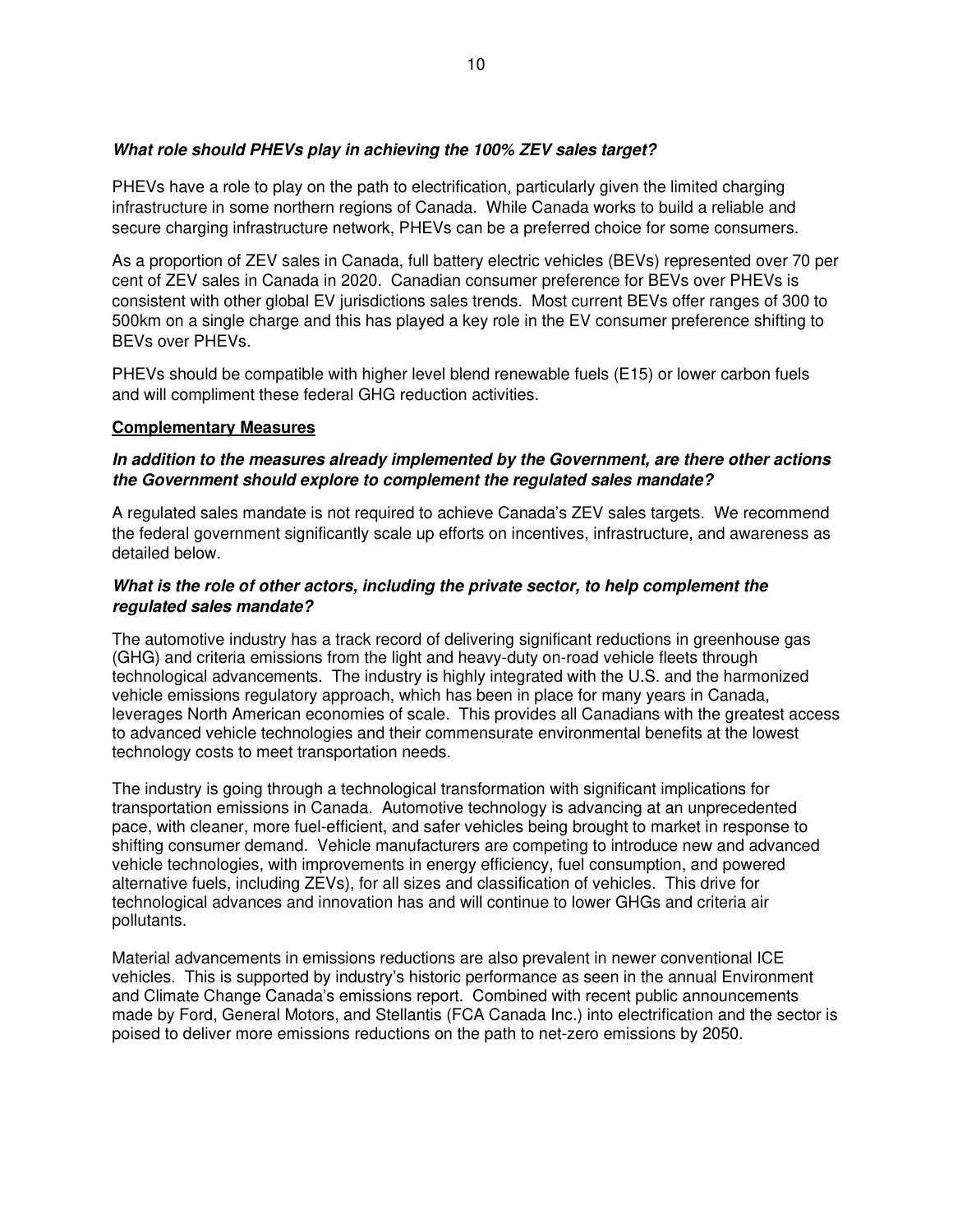Currently, there are more than 40 models of plug-in electric vehicles available with multiple drivetrain and package options (i.e., 2-wheel drive, all wheel drive, performance package, standard battery, extended range battery, etc.) totalling over 85 unique configurations. Manufacturers continue to bring new plug-in electric vehicles to market and expand their electrified model line up at an unprecedented pace. By 2023, it is expected that there will be more than 120 ZEV models available across all segments in Canada, giving consumers a multitude of options to meet their transportation needs.

When it comes to charging infrastructure, there is an opportunity for the private sector to leverage the ZEV transition to provide creative benefits to consumers. Examples include providing free charging at retailers, grocers, outlets, malls, tourist destinations and event facilities. Other innovative ideas include providing preferred parking for ZEVs and discounts to ZEV owners with affiliated partners.

#### **Should the Government scale up its existing efforts on incentives, infrastructure, and awareness and what are the priorities?**

The federal government needs to significantly scale up its existing efforts on incentives, infrastructure, and awareness if it is to achieve the ZEV sales targets. ZEVs accounted for just 5 cent per cent of all Canadian new light duty vehicle registrations in 2021<sup>11</sup>. Without additional efforts to increase consumer ZEV demand and adoption, achievement of the ZEV sales target is at risk.

The largest barriers to EV adoption in Canada are the higher costs of EVs, concerns with vehicle charging, vehicle range, a lack of a comprehensive, convenient, and accessible charging infrastructure and consumer education. According to a Government of Canada's survey from November 19, 2020 (Chart B), cost is by far the main barrier to consumers purchasing a plug-in electric car or truck<sup>12</sup>.

<sup>11</sup> Statistics Canada, https://www150.statcan.gc.ca/n1/pub/11-627-m/index-eng.htm

<sup>&</sup>lt;sup>12</sup> Internal government poll shows strong support for electric vehicle subsidy, https://globalnews.ca/news/7632277/internal-government-poll-support-electric-vehicle-subsidy/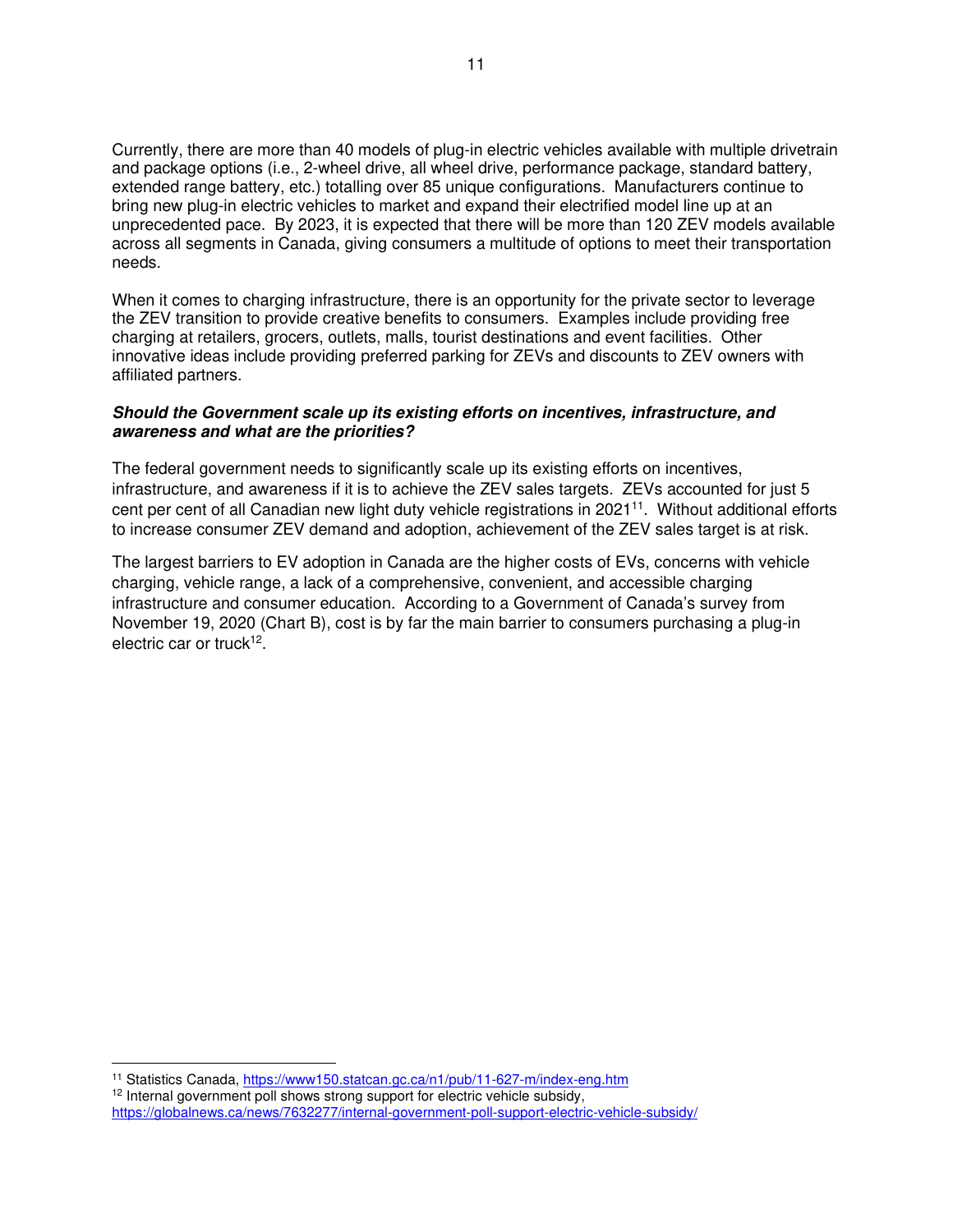# **Chart B – What is the main reason you do not own and do not expect your next car or truck to be electric?**



This survey also indicates that only 20% of Canadians surveyed think that their next vehicle purchase will be a plug-in electric vehicle (See Chart C). This indicates a need for additional consumer demand-side policies to achieve the governments future ZEV sales targets.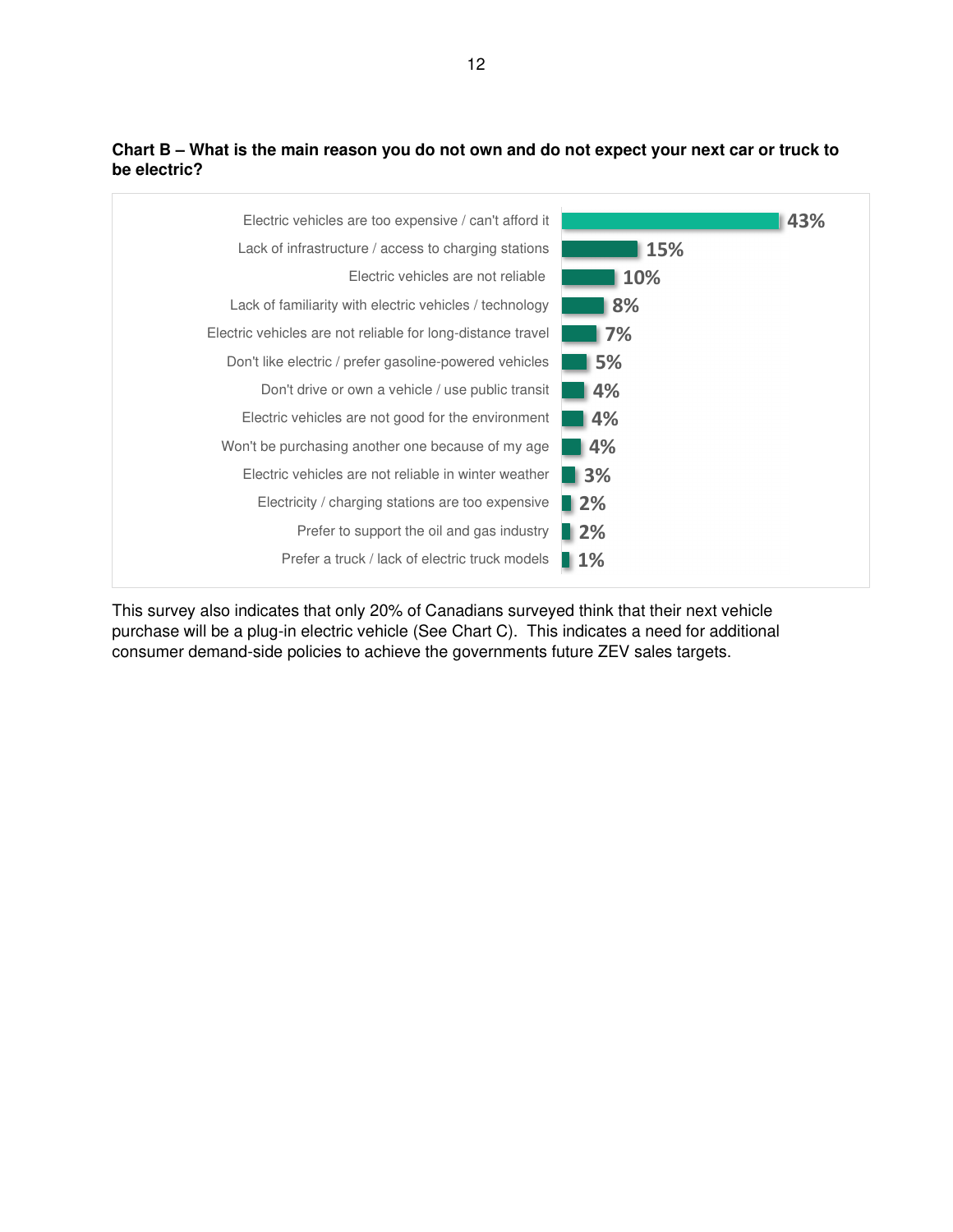**Chart C- Do you think the next car or truck you buy is most likely to be a plug-in electric, a hybrid, or diesel powered?** 

The level of interest in hybrid and plug-in electric models is very high. About two in five Canadians say their next car or truck is likely to be one of these types of vehicles

Do you think the next car or truck you buy is most likely to be plug-in electric, a hybrid, or gas or diesel powered?



Deloitte's 2022 Global Automotive Consumer Study revealed similar consumer concerns. The Canadians that participated in the Deloitte survey responded that their three greatest concerns regarding electric vehicles are driving range (23%), vehicle cost/price premium (22%), and a lack of electric vehicle charging infrastructure (12%).

According to research by Leger commissioned by the CVMA and Global Automakers of Canada (GAC), a lack of EV inventory or models to suit consumers' needs are minor factors in the decision to purchase an EV (Chart D)<sup>13</sup>. Consistent with other consumer surveys, the main reasons not to purchase are limited driving ranges, cost, a lack of public charging infrastructure and the time required to charge.

<sup>13</sup> Leger, CVMA and GAC Online Survey on Electric Vehicles, May 5, 2021 http://www.cvma.ca/press-release/newsurvey-underscores-need-ambitious-government-efforts-convince-canadians-purchase-electric-vehicles/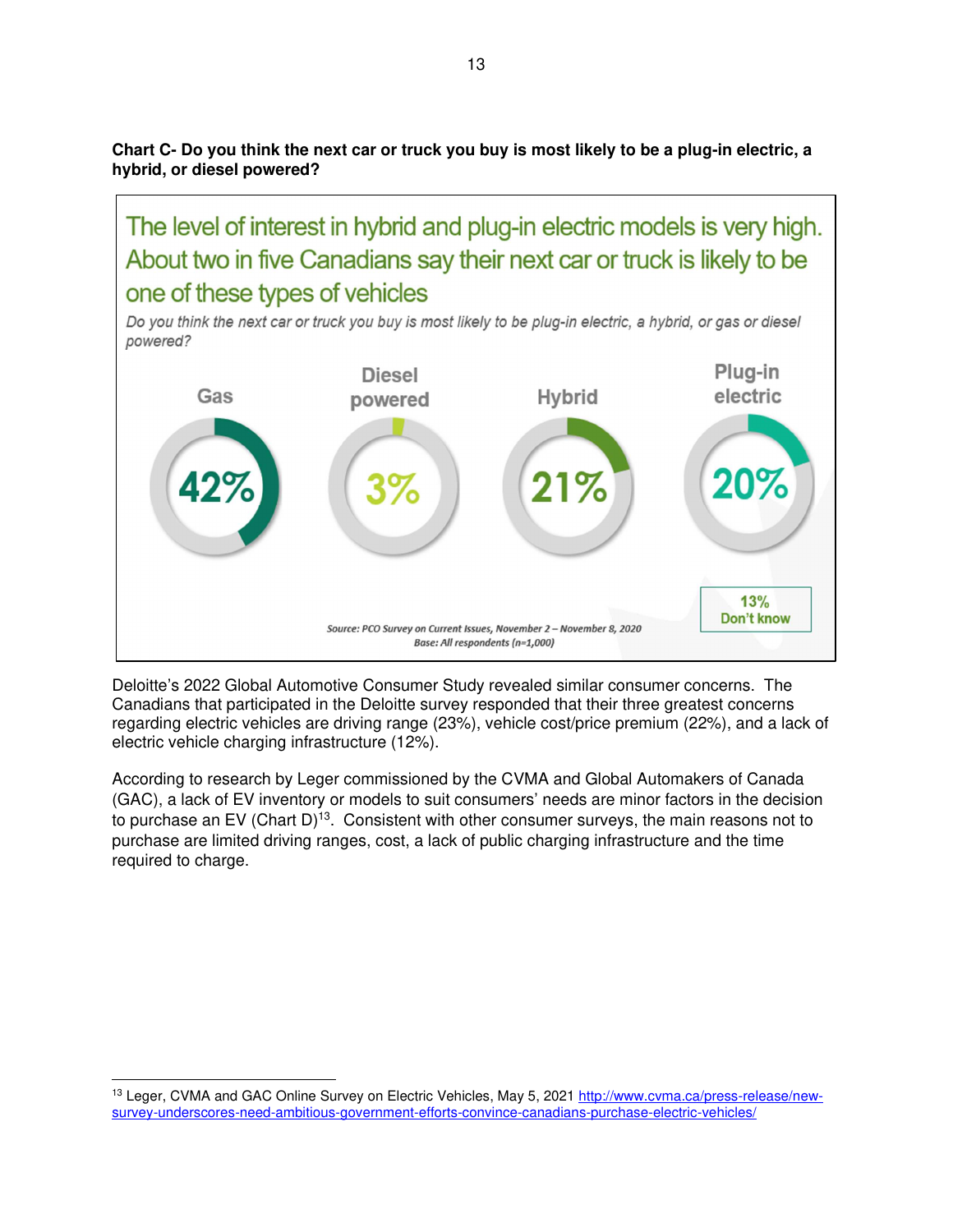



Until price parity between ZEVs and ICE vehicles is achieved, consumer incentives like the federal iZEV and other consumer financial and non-financial incentives will be critical over the next decade to offset the higher costs faced by consumers<sup>14,15</sup>. To ensure the program is as effective as possible, CVMA recommends the incentive amount be increased, the vehicle eligibility parameters be broadened to include larger and longer-range ZEVs, and the government commit long-term funding to the program. PHEVs should also continue to receive appropriate incentives as they are integral to the transition towards an all-electric future.

There is provincial disparity for consumer purchase incentive programs, some jurisdictions offer consumer incentives, where others do not. Meanwhile, some jurisdictions have introduced policies such as a ZEV tax in Saskatchewan that actively work against federal efforts to incent consumers to purchase a ZEV. In jurisdictions where there are incentive programs, most of the incentive value falls short in offsetting higher costs of ZEVs.

Canada should benchmark its efforts to provide consumer incentives against other jurisdictions. For example, the U.S. is taking significant steps to incent consumer purchases of ZEVs with a proposed USD \$12,500 purchase incentive. Canada must replicate the U.S. purchase incentive otherwise, as consumer demand increases in the U.S., the same will not hold true for Canada.

At the same time, large investments in public charging infrastructure across Canada will continue to be required to provide consumers with the confidence that this vehicle technology is a viable alternative to meet all their personal transportation needs – from daily commutes to extended family travel – without anxiety around recharging in a timely and convenient manner. To meet consumer

content/uploads/2018/01/Technology\_Roadmap\_Combined\_23JAN18.pdf

<sup>14</sup> CAR Technology Roadmaps, https://www.cargroup.org/wp-

<sup>15</sup> CARB, Advanced Clean Cars II Workshop, September 20, 2020, https://ww2.arb.ca.gov/sites/default/files/2020- 09/ACC%20II%20Sept%202020%20Workshop%20Presentation%20%28Updated%29.pdf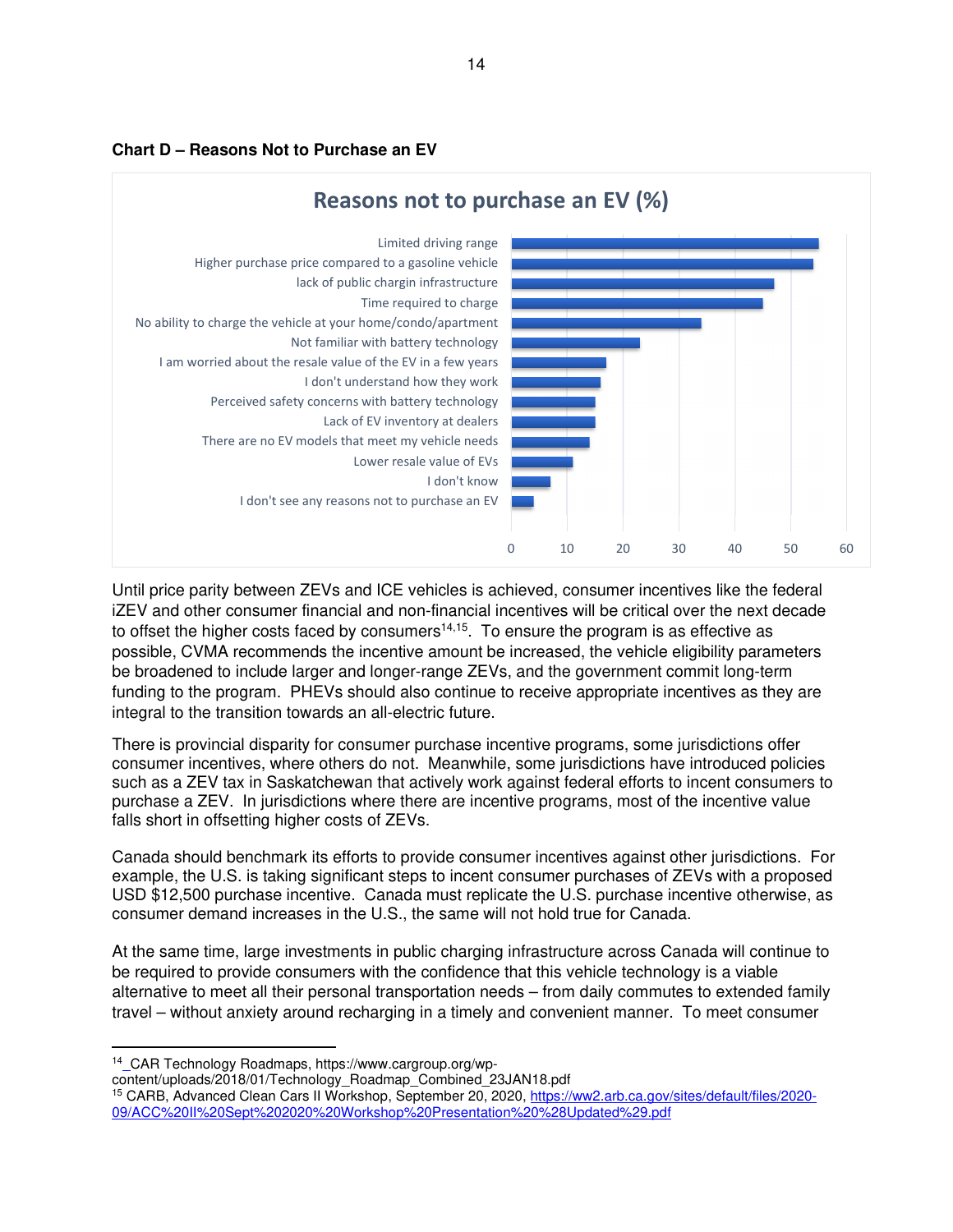recharging expectations primarily while travelling, the expanded public network will need to be DC fast charging (100 kW and up to 350 kW capabilities). Without this, consumers will not be able to depend on reasonable charging times for the broad range of ZEVs coming to the market in the near future.

Canada is currently lagging leading jurisdictions around the world on ZEV charging infrastructure. According to data from the IEA and European Alternative Fuels Observatory, Canada currently has 10,936 publicly accessible slow chargers (i.e. Level 2) and 2,258 publicly accessible fast chargers<sup>16</sup>. Global leaders on the total number of publicly available electric vehicles (EV) chargers include China, the United States, Netherlands, South Korea, and France. China, with more than 800,000 publicly available chargers, accounts for over 60 per cent of such chargers in the world.

The European Union's Alternative Fuel Infrastructure Directive (AFID) has recommended that EU countries aim for 1 public charger per 10 EVs on the road, a ratio of 0.1. Using this metric, Canada has 0.06 public chargers per EV, well behind the EU average of 0.09 and the global average of 0.12.

As Canada works to achieve the 100% ZEV target, significantly more charging infrastructure will be required. Many leading ZEV jurisdictions have undertaken comprehensive, public assessments of the charging infrastructure required to achieve ZEV adoption goals. For example, the California Energy Commission recently estimated that the state needs 1.2 million new public and shared chargers (mix of Level 2 and DC Fast Charge) by 2030 to meet the needs of 7.5 million EVs.

According to the Canada Energy Regulator, if Canada were to achieve 100% ZEV sales by 2040 (later than the current 100% ZEV sales target for 2035), the on-road ZEV stock would reach 39 million vehicles by 2050. To achieve the AFID recommended ratio of 1 public charger per 10 EVs on the road, Canada would need 3.9 million public chargers by 2050.

We recommend the federal government undertake a public assessment of the charging infrastructure (all levels and mix of charging power) required for Canada to achieve the ZEV sales target while considering consumer acceptability. Such an assessment would allow governments at all levels to develop the long-term plans required to build a national charging network. We recommend the assessment be regularly updated with public reports on the progress being made.

The assessment should incorporate the technology developments underway in the automotive industry and implications for charging infrastructure. Over the long-term, consideration should also be given to other infrastructure needs when new technologies (i.e., fuel cells, hydrogen) become viable for widespread consumer adoption.

The government should also work with provinces and municipalities to undertake an assessment of the power grid readiness for the demand of home charging. Upgrades to the grid will take time and financing and need to start now if ZEV targets are to be reached.

Pertaining to awareness, the government needs a broad-based communication strategy to educate consumers on the environmental benefits of transitioning to a ZEV and the incentives available. Yukon has reported some success with regular "Discovery Days" working with dealers and current ZEV owners. This initiative and similar efforts need to be undertaken across Canada with much greater frequency.

<sup>&</sup>lt;sup>16</sup> According to IEA and EAFO, slow chargers are defined as those providing between four and 22 kilowatts of power with fast chargers providing above 22 kilowatts.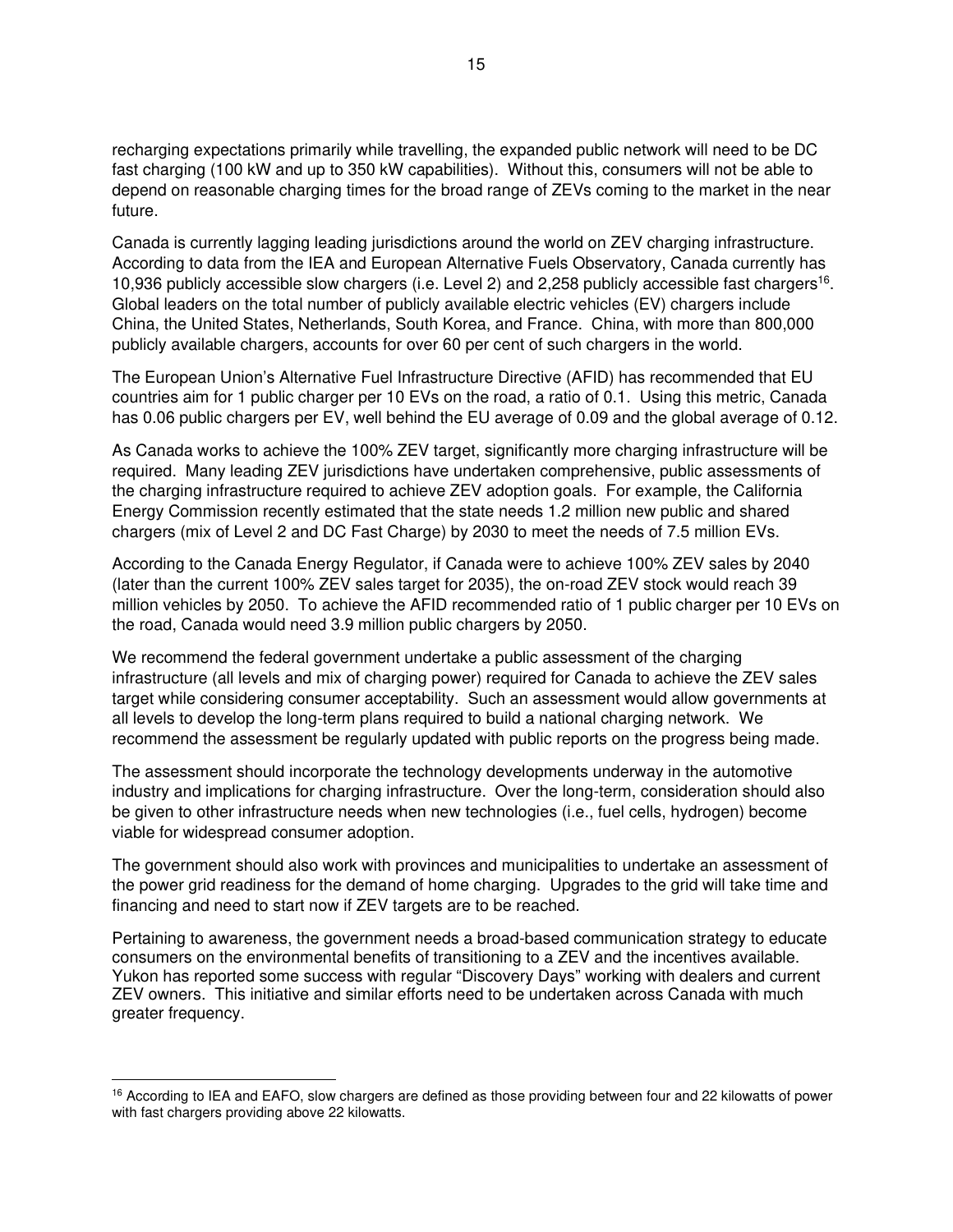Chart E below indicates significant growth in Yukon EV uptake, due in large part to the purchase incentive program and aggressive efforts towards consumer education through "Discovery Days". Note that Yukon does not have a ZEV sales mandate.

| iHS Registration Data thru Nov 2021               | <b>SOK EV</b><br><b>Incentive</b> | <b>SOK EV</b><br><b>Incentive</b> | <b><i>SOK EV</i></b><br><b>Incentive</b> | <b>S5K EV</b><br><b>Incentive</b> |
|---------------------------------------------------|-----------------------------------|-----------------------------------|------------------------------------------|-----------------------------------|
| <b>Yukon Stats</b><br>(Non-ZEV Mandated Province) | <b>2018 CY</b>                    | 2019 CY                           | 2020 CY                                  | <b>2021 CYTD</b>                  |
| % EV vs % of Total Vehicles                       | 0.07%                             | 0.47%                             | 1.7%                                     | 4.6%                              |

# **Chart E – Vehicle Registration Data for EVs, Yukon Territories**

# **Should Canada explore other options to close the price gap between ZEVs and ICE vehicles, including feebates or measures that prevent higher leasing and lending rates for ZEVs?**

According to research by Leger, tax deductions, consumer purchase incentives, preferential insurance rates, free annual vehicle licence registration, free municipal parking, and free access to toll roads and HOV lanes are the policies that would be most effective at encouraging Canadians to buy an EV (Chart  $F$ )<sup>17</sup>. These policies would close the total cost of ownership gap and help the government achieve its sales targets. Not only are these programs most effective, 66% per cent of Canadians surveyed support municipal, provincial and federal governments spending to provide consumers incentives to buy EVs.

<sup>&</sup>lt;sup>17</sup> New survey underscores need for more ambitious government efforts to convince Canadians to purchase electric vehicles, https://www.cvma.ca/press-release/new-survey-underscores-need-ambitious-government-efforts-convincecanadians-purchase-electric-vehicles/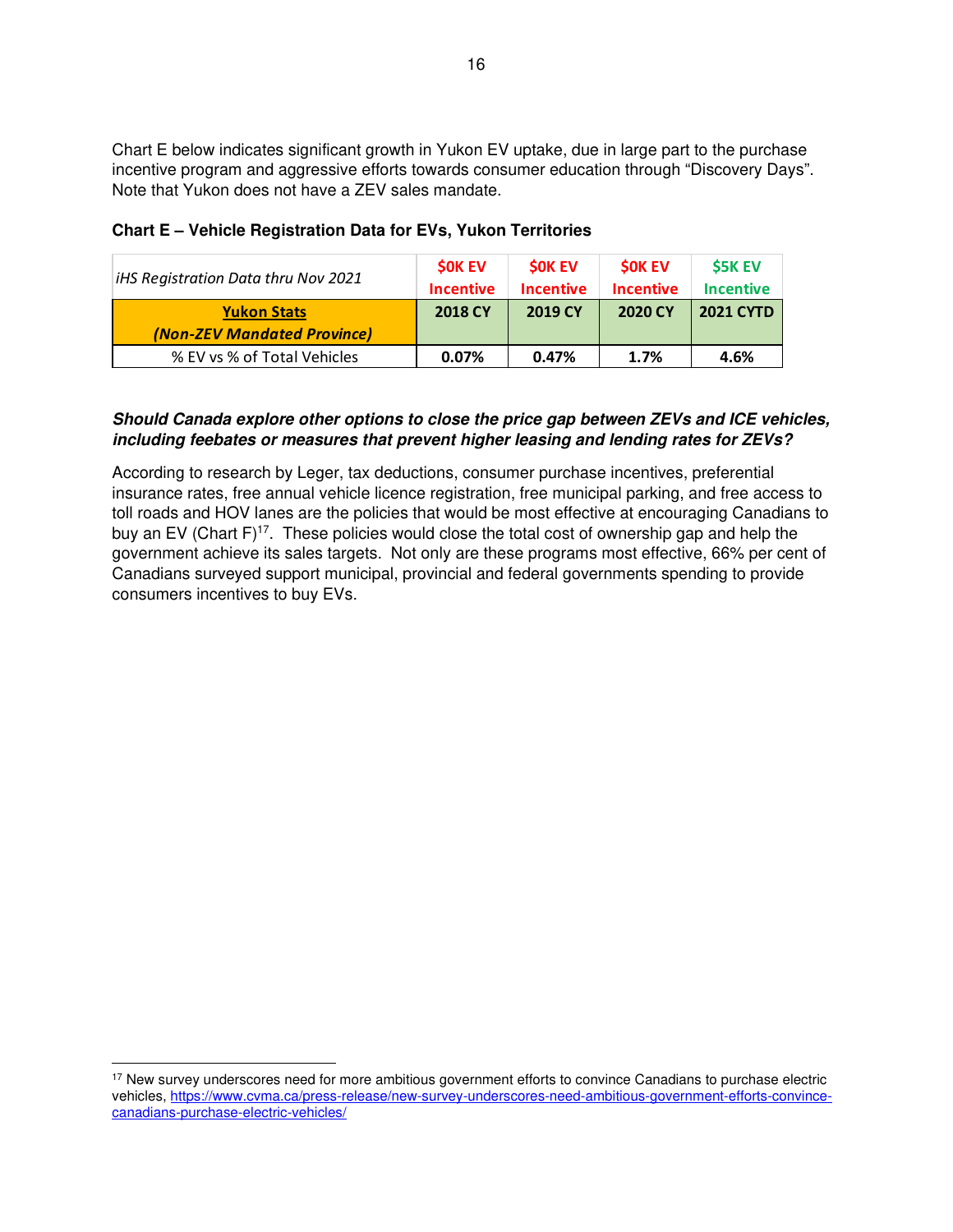



Norway, the leading ZEV jurisdiction in the world, uses a VAT tax exemption for ZEVs as the way to close the EV to ICE vehicle pricing gap. Eliminating the GST/HST (in Canada) on new and used ZEVs would be a significant motivator for consumers to help make the switch from ICE to ZEVs

The best way to reduce ZEV lease costs is to increase used ZEV market residual values (which are dramatically lower than comparable ICE vehicles). A policy measure that would significantly help in that area would be the introduction of a used ZEV consumer purchase incentive program. A used ZEV consumer incentive program would boost new ZEV residuals that are used in calculating lease payments as well as provides a ZEV ownership pathway to lower income households.

We recommend that Canada assess the several used EV incentives in place (e.g., Oregon) and consider conducting a federal pilot program (or supporting a provincial program) to assess how such used EV incentives can support a strong used EV market.

### **Should Canada's Excise tax on Fuel – Inefficient Vehicles (Green Levy) be modernized to better align with climate objectives (e.g. include a wider range of vehicles?)**

The Green Levy Excise Tax should be eliminated with focus put on more effective policies that are proven to deliver environmental benefits. Introducing a vehicle scrappage program (as outlined below) to replace 0.5 to 2 million vehicles that are 12 years or older from the on-road fleet would allow the federal government to achieve a  $1.7 - 7$  Mt GHG reduction in the near term. Such a measure would provide significant and immediate environmental benefits and aligns with Canada's climate objectives.

A more effective alternative to the Green Levy is the elimination of GST/HST on ZEVs. This has been proven to work in other jurisdictions and would send a powerful signal to consumers.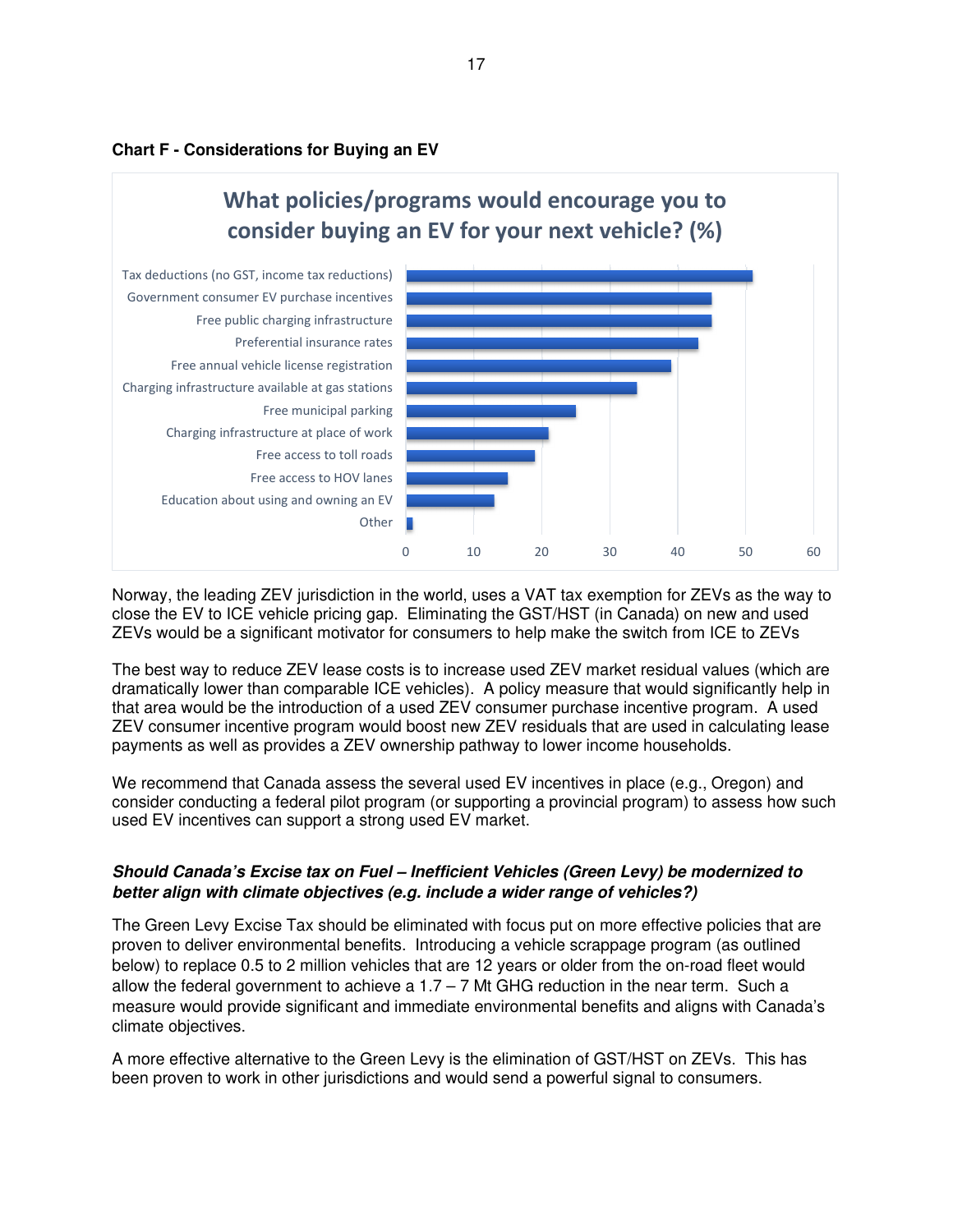# **What are the RD&D gaps to support the uptake of ZEV technologies and charging/refuelling solutions (e.g. higher-power charging solutions, V2G, energy storage, etc.)?**

To meet consumer recharging expectations, the expanded public charging network will need to be primarily DC fast charging (100 kW and up to 350 kW capabilities). Without this, consumers will not be able to depend on reasonable charging times for the broad range of ZEVs coming to the market in the near future.

Where vehicles dwell for multiple hours, robust Level 2 charging infrastructure will be needed. To facilitate this, homes and multi-unit residential buildings (MURBs) may need to be upgraded to have the appropriate services for these type of charges. Vehicle to grid and other opportunities to integrate the entire electrical generation and use infrastructure should be considered as technology develops in this area. This will require developing industry standards for reverse energy flow from ZEV initially to homes and later to the power grid.

### **What challenges and opportunities do you anticipate for the electricity grid as a result of accelerating our EV sales targets?**

A significant amount of new power generation will be required in Canada to achieve a fully electrified vehicle fleet. To ensure Canada achieves its GHG emissions reduction targets emphasis must be on clean, renewable, net-zero energy generation.

According to the IEA's 2022 Energy Policy Review of Canada, further GHG emissions reductions in electricity generation of an estimated 47 Mt CO2-eq are needed to reach Canada's GHG targets for 2030 with even deeper cuts needed to reach net zero emissions in 2050<sup>18</sup>. The IEA notes that "Canada will need to ensure sufficient new clean generation capacity to meet the sizeable levels of electrification that its net zero targets imply."

There are various estimates of Canada's future electricity needs in response to a growing ZEV fleet from NRCan, the Canada Energy Regulator, private sector analysts and provincial utilities.

- **ICF Grid Readiness Report:** Natural Resources Canada retained the consulting firm ICF International Inc. to carry out a study to help Canadian utilities to compare and discuss practices to understand the expected electrical energy demands from future electric vehicle fleets in Canada and the impact on electricity grids<sup>19</sup>. The study forecasts energy demand on the assumption that the light-duty fleet is nearly 100% ZEV by 2050 based on the previous federal target of achieving 100% ZEV sales by 2040. ICF's forecast suggests a 156.5 TWh EV load per year by 2050, representing 22.6% of current domestic annual electricity consumption. The study concludes that "requirements for EV readiness, including but not limited to grid readiness, are multifaceted and will require considerable investments in supporting infrastructure, policy, and education."
- **Canada Energy Regulator:** If the share of electric vehicles increases to 64% of new vehicles sales by 2040 (well below current government targets), electricity demand for

<sup>19</sup> ICF Grid Readiness Report, https://www.nrcan.gc.ca/sites/www.nrcan.gc.ca/files/ExecutiveSummary\_EV.pdf

<sup>18</sup> IEA, Energy Policy Review, https://iea.blob.core.windows.net/assets/7ec2467c-78b4-4c0c-a966 a42b8861ec5a/Canada2022.pdf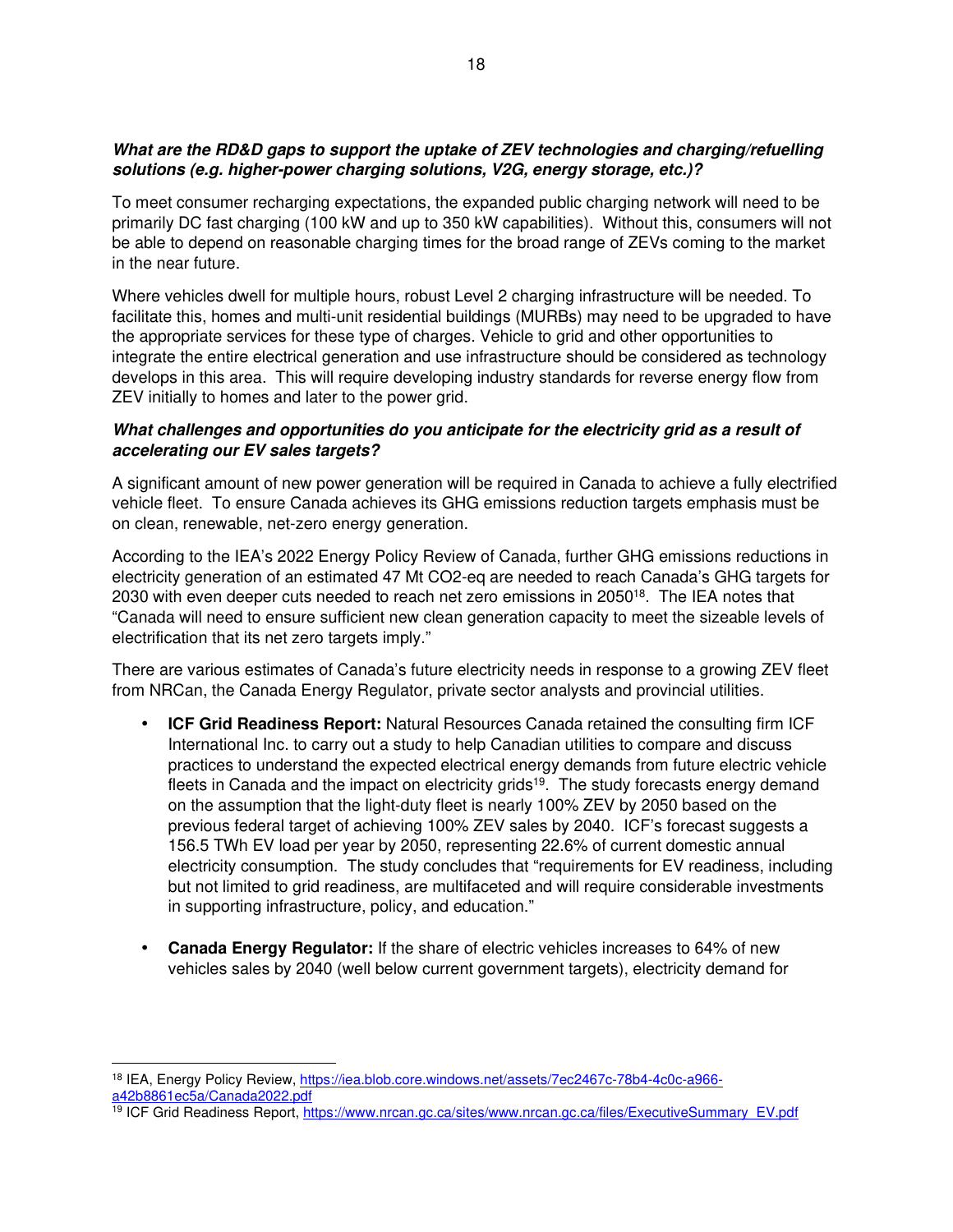transportation increases 33 TWh by 2040. This represents about 8.5% of the projected total end-use electricity demand in 2040<sup>20</sup>.

- **EY Canadian electric vehicle transition:** In a moderate adoption scenario where EVs represent 15% of the on-road fleet by 2030 (6.5 million vehicles), electricity demand would increase by 32 TWh, or  $5.5\%$ <sup>21</sup>. To supply this increase, EY concludes that power and utility companies would need to manage demand and invest in aging grid infrastructure to respond to changing load profiles.
- **Hydro Quebec:** Electric vehicle adoption will increase provincial electricity demand by 3.3 TWh between 2019 and 2029, part of an expected total increase in electricity demand of 15.9 TWh (9% increase over 2019)<sup>22</sup>.
- **Ontario Independent Electricity System Operator:** Overall, electricity demand from transportation electrification is forecast to grow from 0.9 TWh in 2023 to 26 TWh in 2042, an average annual growth rate of nearly 20%. The 2021 EV forecast is in line with federal government ZEV sales targets, which projects 6.6 million EVs in Ontario by 2042, with an annual charging demand of 24.4 TWh and a peak demand of 1,200 MW<sup>23</sup>.
- **BC Hydro:** BC Hydro is predicting there will be around 350,000 EVs on B.C. roads by 2030<sup>24</sup>. This is estimated to add an additional 1,050 gigawatt (1.05 TWh) hours of electricity load per year.

Given varied projections and lack of Canada-wide energy demand forecasts, a coordinated effort with utilities is required to ensure that as ZEV adoption increases the charging infrastructure is available and powered by clean electricity. Local and community grids should also be monitored for their capability to support increasing ZEV charging loads.

There will come a point in time where the ZEV car park will become a very large, distributed energy source that could provide energy to the grid when needed (and generate revenue for ZEV owners and possibly aggregators). Charging stations, particularly where vehicles are connected for some period of time (at home, at work) will need to be bidirectional and smart (vehicle to grid, vehicle to home). At current, Ontario's IESO is looking at EV batteries as a distributed energy. There may be other jurisdictions where similar review is taking place.

<sup>21</sup> Canadian electric vehicle transition, EY Strategy, https://assets.ey.com/content/dam/ey-sites/ey-

<sup>&</sup>lt;sup>20</sup>Canada Energy Regulator, Market Snapshot: Electric vehicle projection shows changes in electricity and fuel demand, https://www.cer-rec.gc.ca/en/data-analysis/energy-markets/market-snapshots/2019/market-snapshotelectric-vehicle-projection-shows-changes-in-electricity-fuel-demand.html

com/en\_ca/topics/oil-and-gas/canadian-electric-vehicle-transition-the-difference-between-revolution-or-evolution.pdf <sup>22</sup> Hydro Quebec electricity demand forecast 2020, http://news.hydroquebec.com/en/press-releases/1656/growingelectricity-demand-forecasted-in-quebec-despite-the-public-health-crisis/

<sup>&</sup>lt;sup>23</sup> IESO Annual Planning Outlook, https://www.ieso.ca/en/Sector-Participants/Planning-and-Forecasting/Annual-Planning-Outlook

<sup>&</sup>lt;sup>24</sup> BC Hydro, https://electricyehicles.bchydro.com/about/our-role-with-EVs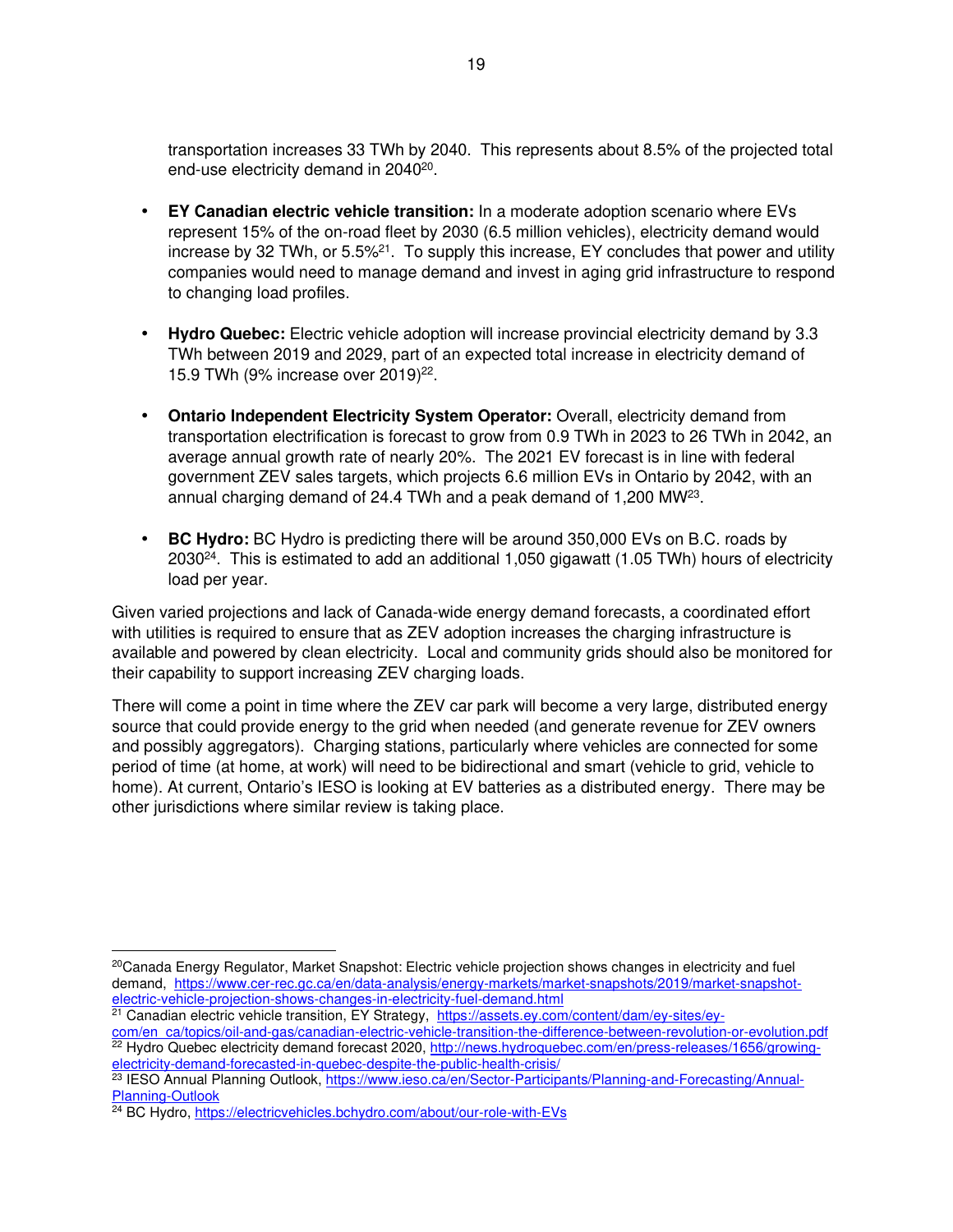### **What role does Canada's critical minerals and battery supply chain have in helping Canada achieve its ZEV targets?**

With the right policies in place to support the transition to ZEVs and attract new investment, Canada is positioned to generate significant economic benefits. The transformation underway in the automotive industry will radically re-work supply chains from the mining of critical minerals to battery cell production and vehicle final assembly.

The International Energy Agency (IEA) projects that for the world to achieve net-zero globally by 2050, six times more mineral inputs will be required by 2040 than today. Of this increase, electric vehicles and battery storage demand for mineral inputs are expected to grow by a least thirty times to 2040<sup>25</sup>.

Canada is in the top five countries producing cobalt, copper, graphite, precious metals, nickel, and uranium, and has the potential to expand in lithium, magnesium and rare earths production. We are the only nation in the Western Hemisphere with deposits of the complete suite of minerals required to make next-generation electric batteries.

Increasing and diversifying Canadian production of critical minerals has the potential to enhance North American security and increase trilateral trade. Building North American supply chains from mineral exploration to production for these elements also presents an important opportunity for job creation and economic growth, while ensuring responsible mining practices.

As part of the transformation to electrification in the automotive industry, Ford, General Motors, and Stellantis (FCA Canada Inc.) have recently announced new investments of \$6 billion in Ontario, the majority of which is dedicated to electric vehicle assembly. This will create significant opportunities to grow the EV battery supply chain in Canada if government moves quickly to encourage the development of critical mineral mining and processing capabilities that align with the needs of the automotive industry.

The first step is to make strategic investments to build Canada's critical mineral mining and refining capacity. Efforts should be redoubled to attract more investment into EV assembly and the associated parts supply chain, including batteries and electric motor production. To complete the supply chain, more needs to be done to boost EV adoption by helping consumers make the switch to an EV with enhanced EV purchase incentives and a comprehensive national EV charging network. Implementing a ZEV sales mandate that takes Canada out of alignment with North America would actively work against efforts to build a critical mineral and battery supply chain.

### **What end of life EV battery strategies need to be in place to support our environmental goals while achieving the 100% ZEV target?**

Battery technology is developing rapidly to meet consumer expectations, lower costs, and reduce environmental and social impacts as ZEVs are brought to market at an unprecedented pace. The processes for recovering valuable materials from end-of-life batteries (EVs and other products) are also evolving as new ideas are being developed, demonstrated, and implemented at commercial scale across North America and globally (see CVMA factsheets on EV batteries that explains in

<sup>&</sup>lt;sup>25</sup> The Role of Critical Minerals in Clean Energy Transitions, https://www.iea.org/reports/the-role-of-critical-mineralsin-clean-energy-transitions/executive-summary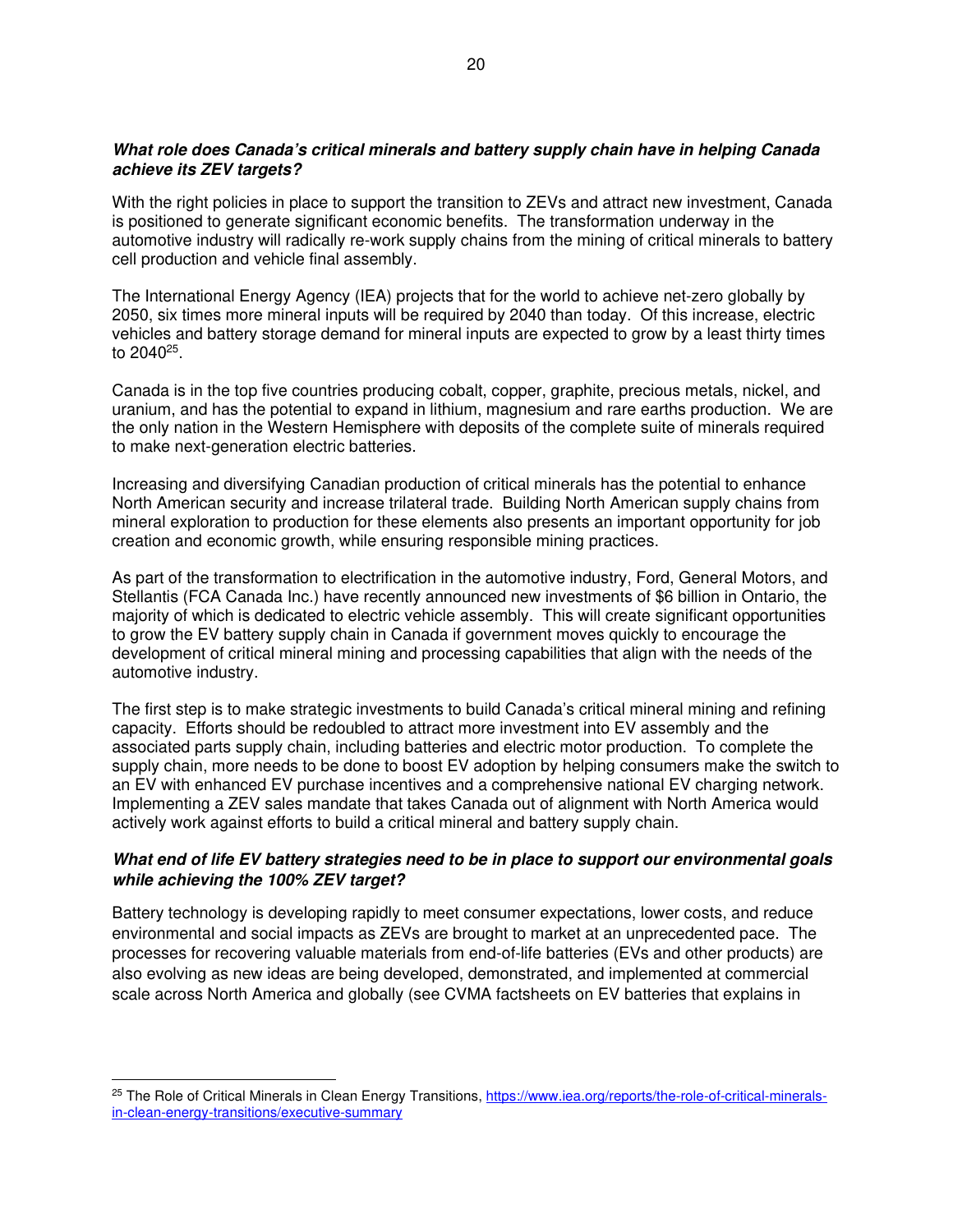detail the various journeys a battery might take once removed from a vehicle, but prior to being recycled)<sup>26</sup>.

EV batteries do not follow the traditional consumer good pathway of 'use then discard'. There are multiple pathways in the EV battery lifecycle including reuse, repair, remanufacture, or repurposing, all prior to recycling to recapture valuable materials. Given these multiple pathways and the innovation underway in the sector, traditional extended producer responsibility regulatory measures are not needed to support environmental goals.

The risk of EV batteries being discarded, posing environmental challenges, is minimal given the value of EV batteries and their potential for reuse, repair, remanufacture or repurposing. In addition, an EV battery's size, weight, the need for specialized tools and training to remove them from a vehicle, the existing waste management regulations for hazardous materials, and an already established for profit industry that specializes in end-of-life management of vehicles ensures the overwhelming majority of EV batteries are well managed.

Prescriptive end of life regulations for EV batteries have the real potential to hurt ZEV uptake. The Quebec government's EPR proposal which is under review includes a "best before date" for EV batteries at 10 years which would lead to the premature recycling of EV batteries and undermines consumer confidence in adopting new EV technology. It also has the potential to negatively impact residual values of vehicles and weaken the used EV vehicle market.

Harmonized and supportive regulations that facilitate the movement and transportation of EV batteries across Canada and between Canada and the United States are required as costs represent a significant portion of the cost to manage EV batteries either at end of their vehicle or useful life.

We recommend that government work with industry to ensure environmental goals are achieved while encouraging innovation, the transition of the automotive dismantlers and recyclers sector, and the continuing adoption of ZEVs.

#### **Additional measures**

While there is significant focus on new vehicles, if Canada is committed to achieving meaningful GHG reductions from the entire LDV transportation sector, policy actions must be taken to address emissions from the vast majority of vehicles in operation. More than half of the on-road LDV fleet is six years or older and these vehicles do not have the same emission-reducing technologies of new vehicles. Over one-third of vehicles on Canadian roads are 12 years or older with GHG emissions that are ~30% higher than that of a comparable sized new ICE vehicle.

Introducing a vehicle scrappage program to replace 0.5 to 2 million vehicles that are 12 years or older from the on-road fleet would allow the federal government to achieve a 1.7 - 7 Mt GHG reduction in the near term.

Focusing solely on electrifying the 6 per cent of new vehicles joining the fleet annually will not have a significant impact on overall LDV sector GHG emissions. It takes approximately 20 years to renew

<sup>&</sup>lt;sup>26</sup> See CVMA factsheets on EV batteries: http://www.cvma.ca/wp-content/uploads/2021/06/Understanding-EV-Batteries.pdf, http://www.cvma.ca/wp-content/uploads/2021/09/Journey-of-Electric-Vehicle-Battery.pdf and http://www.cvma.ca/wp-content/uploads/2021/12/ev-battery-journey.pdf